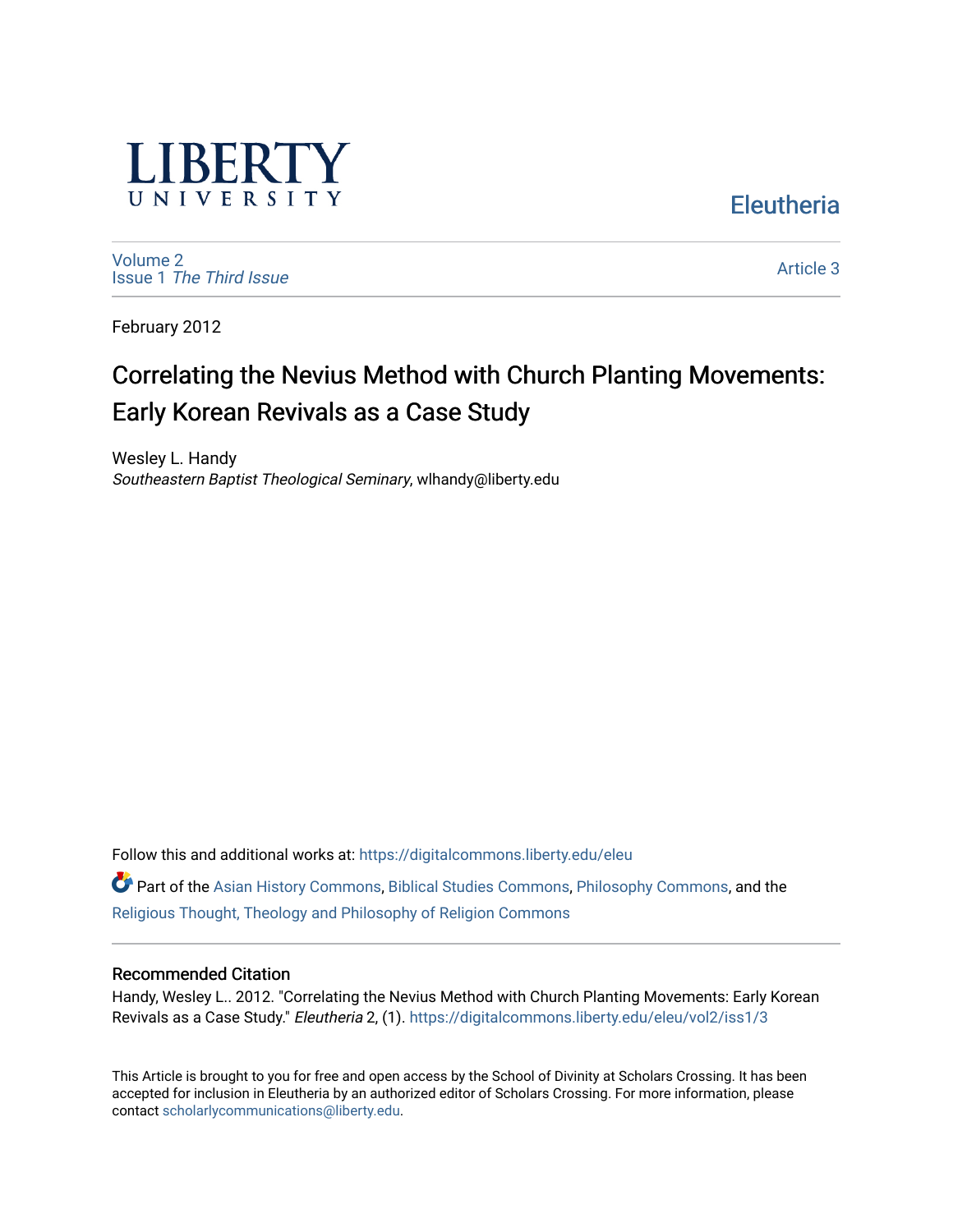# Correlating the Nevius Method with Church Planting Movements: Early Korean Revivals as a Case Study

# Abstract

John Nevius served as a missionary to China in the late nineteenth-century. From his field experience, Nevius argued for radical changes in missionary methodology. His greatest influence may have been on the mission to Korea beginning in the 1890s. David Garrison, currently serving in South Asia, served for several years in influential administrative roles within the International (formerly Foreign) Mission Board of the Southern Baptist Convention. He studied and advocated Church Planting Movements [CPM], necessitating a change in contemporary missionary methodology. Both men have made major contributions to the practice of missions. This article endeavors to show the similarities between their methods, viz., the Nevius Method and CPMs, through the historical lens of the introduction of Protestant Christianity to Korea. The impetus behind this analysis is the role and value of missions history in developing missionary strategy. Both the Nevius Method and Church Planting Movements implement certain similar strategies that have proved effective and are worthy of consideration.

#### Keywords

Nevius, CPM, Revival, Indigenous, Three-self, Korea

### Cover Page Footnote

PhD Candidate in Applied Theology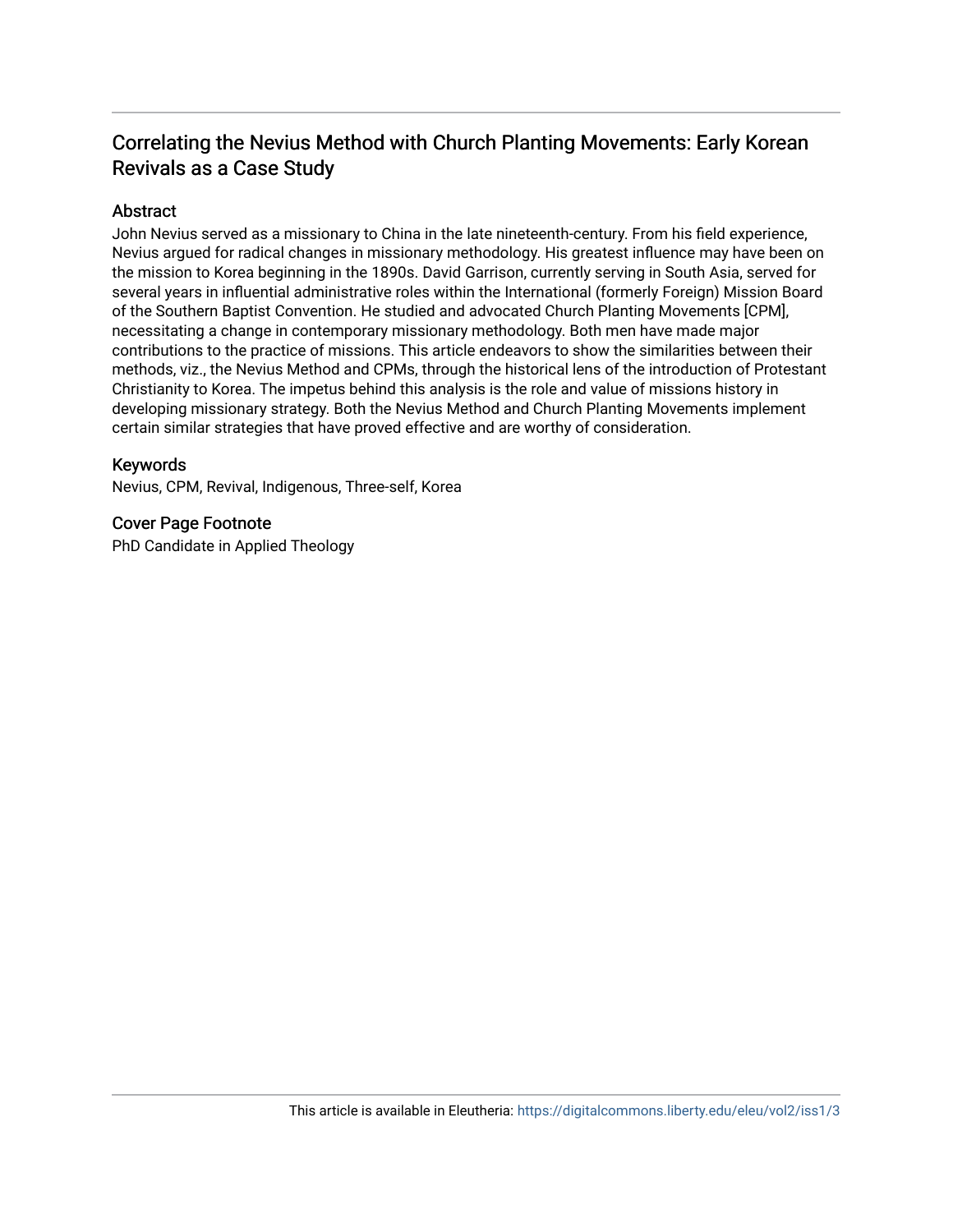#### INTRODUCTION

The study of the history of missions is an integral part of the ongoing revision of missionary methods. Affective missionaries have taken cultural context seriously and adjusted their methods accordingly. One contemporary method that not only takes culture seriously, but also values both the health of local churches and their exponential growth is that associated with Church Planting Movements.<sup>1</sup>

However, ever since the First Great Awakening, Western missionary advance has also included, among other things, missionaries' labor and prayer that God would pour out His Spirit in revival. One such period of revival that is important for the discussion of missionary methodology is the Korean revivals of the early twentieth century. 2 As will be shown in the historical section of this article below, the missionary methods of John Nevius were put on display through these revivals.<sup>3</sup> The Nevius Method,<sup>4</sup> as his emphases have been called, is a methodology fitting to be compared to the contemporary emphasis on Church Planting Movements.

The thesis of this article is that there is significant continuity between Church Planting Movement methodology and the Nevius. A comparison of these methods establishes that certain missiological principles are useful for the missionary engagement of any people, and that contemporary methods can learn from both the mistakes and successes of the past. The practicality of this comparison may also be a catalyst for younger missionaries to further study the history of missions. Furthermore, this study is another illustration of the importance of the continued study of global Christianity. Not only has Christianity greatly expanded in the non-Western world, as many studies have shown,<sup>5</sup> this  $\overline{a}$ 

<sup>1</sup> Church Planting Movements will be defined and discussed at length later in this article.

<sup>2</sup> The Presbyterian (North, first, then later South) and Methodists (North) were among the first Protestant groups to enter Korea and instantly became the overwhelming majority of Protestants in Korea, particularly the Presbyterians. It is important to note that, as will be discussed later in this article, when John Nevius visited Korea, these denominations largely adopted the his methods, as did their respective church plants. This article, when speaking of "early Protestant Christianity in Korea," is referring primarily to the Presbyterian and Methodist denominational endeavors.

<sup>3</sup> John Livingston Nevius (March 4, 1829-October 19, 1893) served as a missionary with the American Presbyterian Board of Foreign missions for forty years in China. Three years prior to his death, Nevius was invited to speak to the young missionaries in the newly opened field of Korea. The Korean missionaries, and subsequently, the Korean Church, adopted Nevius' principles, becoming the first of very few contexts to implement the Nevius Method. See Helen S. Coan Nevius, The Life of John Livingston Nevius: For Forty Years a Missionary to China (New York: Fleming H. Revell, 1895); Everett N. Hunt, Jr., "John Livingston Nevius, 1829–1893: Pioneer of Three-Self Principles in Asia," in Mission Legacies, 190–6.

<sup>4</sup> To be discussed in detail later in this article.

<sup>&</sup>lt;sup>5</sup> These works are published frequently. A strong and current example is Mark Shaw, *Global* Awakening: How Twentieth-Century Revivals Triggered a Christian Revolution (Downers Grove: IVP Academic, 2010); See also the earlier call for Global Church History by Wilbert R. Shenk, "Toward a Global Church History," *International Bulletin of Missionary Research* 20, no. 2, (Apr 1996): 50–7. Cf. Philip Jenkins, The Next Christendom: The Coming of Global Christianity (New York: Oxford University Press, 1999); Dana L. Robert, "Shifting Southward: Global Christianity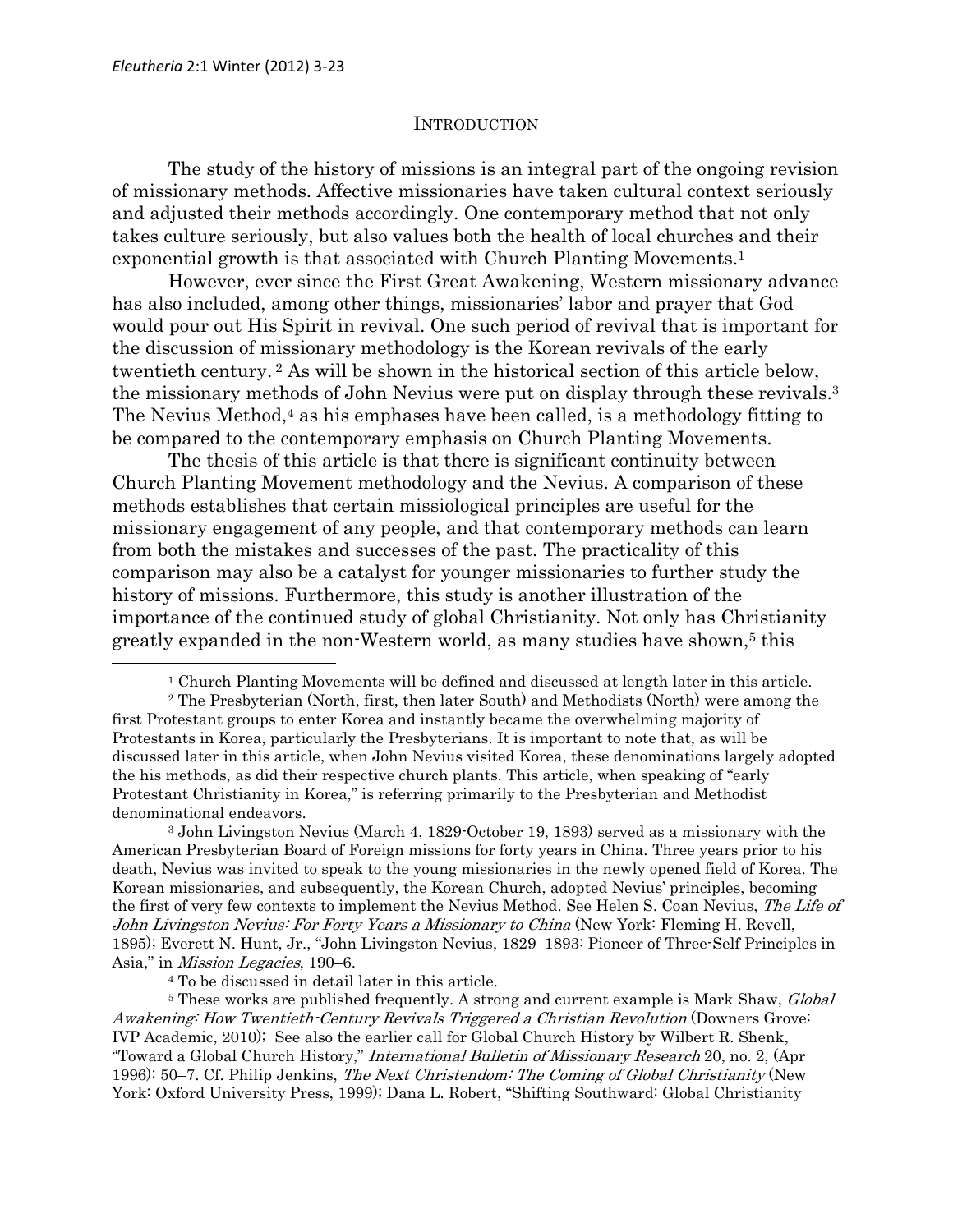ongoing history is important learning material for the continued mission of the church.

Why compare the Nevius Method with CPM methods?6 Missiology, like every other discipline, needs the infusion of fresh ideas. Sometimes, the fresh idea is a new implementation of a tested ideology. Both the Nevius Method and CPMs benefit from ideas generated by two great missionary statesmen—Rufus Anderson and Henry Venn. These men developed the groundwork for a fresh philosophy of mission so desperately needed during the nineteenth century. They called for an indigenous, three-self church: self-governing, self-sustaining, and self-propagating.<sup>7</sup> While Venn's and Anderson's pioneer voices faced criticism, a way of thinking had been birthed—a way of thinking that elevated the value of a native and vibrant church.8 With Venn and Anderson, a philosophy of mission emerged that continues to be incarnated in contemporary missiology—the principle of indigeneity.<sup>9</sup>  $\overline{a}$ 

Since 1945," IBMR 24, no. 2 (Apr 2000): 50–8; Tite Tiénou, "Christian Theology in an Era of World Christianity" in Globalizing Theology: Belief and Practice in an Era of World Christianity (eds. Craig Ott and Harold A. Netland; Grand Rapids: Baker, 2006), 37–51. The last works are only a brief introduction to the subject. Several other general publications as well as works on specific peoples and regions also deserve attention.

<sup>6</sup> Proponents often argue that CPMs are fresh movements of God in response to new ideas in missionary methodology. For instance, Jim Slack, in his article evaluating CPMs claims that "If one investigates the various historical movements and compares them to the 'in-the-field' dynamics of a CPM, the differences between them will be clearly seen."; Jim Slack, "Church Planting Movements: Rationale, Research and Realities of Their Existence," Journal of Evangelism and Missions 6 (Spring 2007): 33. In other words, he argues that CPMs are contemporary phenomena in the modern missions movement. Whereas other historical examples may serve to prove Slack's point, the growth of Christianity in Korea demonstrates that when it comes to church planting movements "there is nothing new under the sun" (Eccl 1:9). The irony of quoting this verse is found in referring to the 1999 booklet published by the Office of Overseas Operations of the International Mission Board [IMB] of the Southern Baptist Convention entitled "Something New Under the Sun." This booklet outlined the "New Directions" of the IMB as it transitioned from being focused on established fields and institutions to focusing on pioneer and unreached areas, strategically from "evangelism that leads to churches" to "church planting movements" and "comprehensive strategies." For a thorough investigation of the factors leading up to the changes, see Richard Bruce Carlton, "An Analysis of the Impact of the Non-Residential/Strategy Coordinator's Role in Southern Baptist Missiology" (Th.D. diss., University of South Africa), 2006.

<sup>7</sup> Rufus Anderson, a life-long administrator with the American Board of Commissioners for Foreign Missions [ABCFM], and Henry Venn, another life-long administrator with the Church Missionary Society [CMS] of the Anglican Church, independently yet virtually simultaneously advocated these three principles for developing the native church. For further study, see: Max Warren, ed., To Apply the Gospel: Selections from the Writings of Henry Venn (Grand Rapids: Eerdmans, 1971); R. Pierce Beaver, ed., To Advance the Gospel: Selections from the Writings of Rufus Anderson (Grand Rapids: Eerdmans, 1967); C. Peter Williams, The Ideal of the Self-Governing Church: A Study in Victorian Missionary Strategy (New York: E.J. Brill, 1990).

<sup>8</sup> Stephen Neill labels Venn's failure at implementing his ideology in Sierra Leone as being "almost wholly disastrous." Neill favors the solution offered by Bishop A. R. Tucker of Uganda whereby "African and foreigner would work together in true brotherhood, and on a basis of genuine equality." Stephen Neill, A History of Christian Missions (New York: Penguin, 1964), 221. Venn, an Anglican, advocated a native church separate from the expatriate community in the colonies. Peter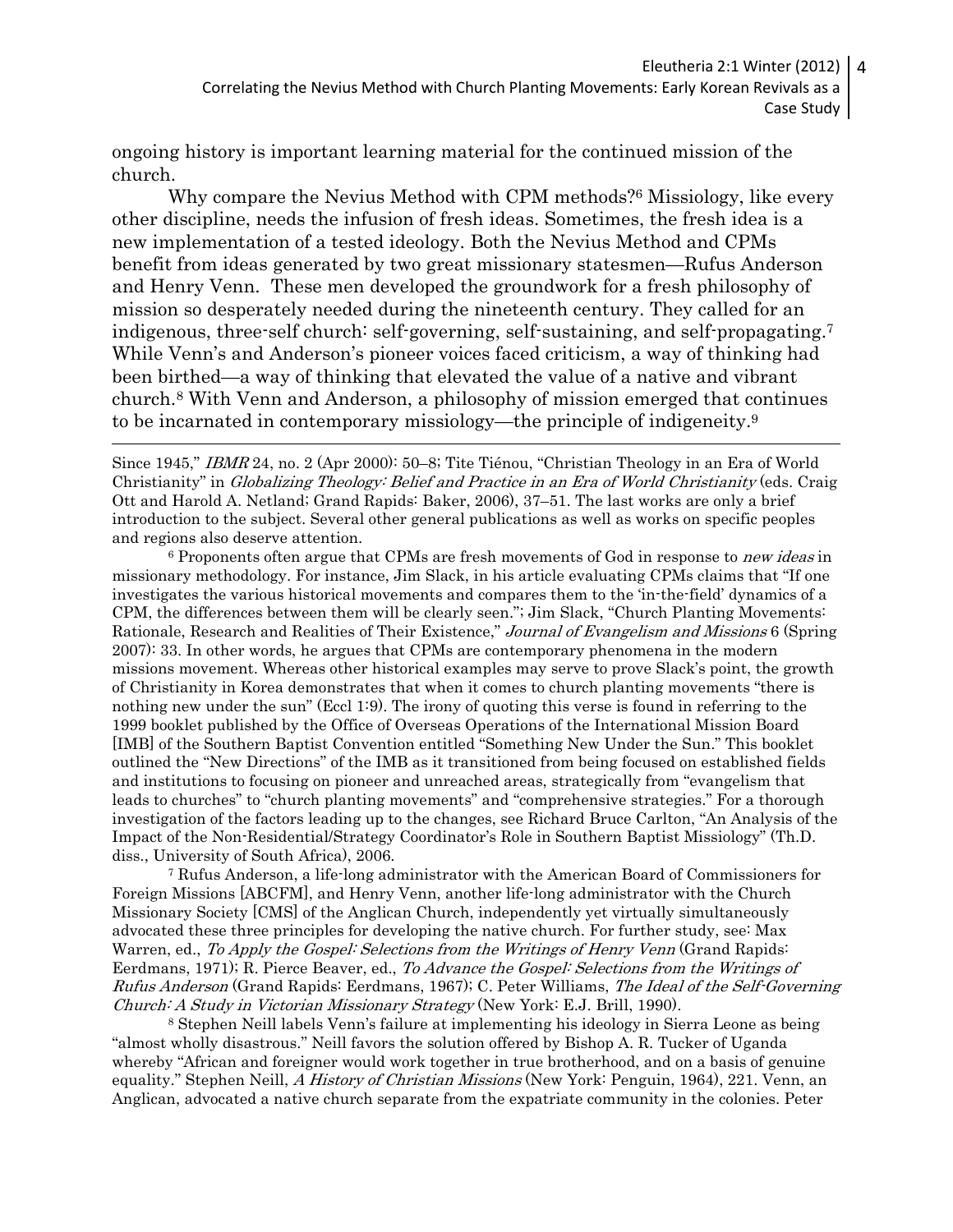Later in the nineteenth century, from 1885 to 1886, Nevius published a series of articles in the "Chinese Recorder" that would prove to be equally revolutionary as controversial. These articles, collected and published in 1895 under the title "Methods of Mission Work,"10 critiqued the prevailing missionary paradigm in midto late nineteenth-century China. One hundred fourteen years later, David Garrison published a short booklet, entitled "Church Planting Movements,"11 calling for a radical reorientation of missionary efforts in the late twentieth-century.12 Both men, separated by over a hundred years of missionary thought and practice, faced environments in need of change, and both called for missionaries to seek indigeneity from the very beginning of their church planting ministries. The similarities in the methods and intended results of these strategies, then, deserve careful inspection.

#### WHAT WAS THE NEVIUS METHOD?

Nevius, unlike Anderson and Venn, was not an administrator; he was a lifelong practicing missionary. Though the genesis of the Venn and Anderson's three-self philosophy of mission coincided with Nevius' tenure as a missionary, Nevius' methods arose more from his disgust with the situation he found once arriving in China rather than out of appreciation for their published views.13 Upon arriving at  $\overline{a}$ 

Williams argues that criticisms of Venn centered on accusations that his policies violated the unity of the Church. Williams, Self-Governing Church, 258–63. R. Pierce Beaver, though championing Anderson's rejection of "civilization" as a goal of Christian mission, summarily critiques Anderson for not "[questioning] the superiority of Western civilization and [failing] to see the need for thoroughgoing cultural adaptation in the younger churches." R. Peirce Beaver, "Rufus Anderson, 1796–1880: To Evangelize, Not Civilize", in Mission Legacies: Biographical Studies of Leaders of the Modern Missionary Movement, ed. Gerald H. Anderson et al. American Society of Missiology Series, No. 19 (Maryknoll: Orbis, 1994), 552. William R. Hutchinson, on the other hand, emphasizes Anderson's peculiar recognition that missionaries did not recognize the close link between their Christian mission and their own cultural biases—"his understanding of the subtler forms of cultural imposition makes him worthy of more notice than he has yet received." William R. Hutchinson, Errand to the World: American Protestant Thought and Foreign Missions (Chicago: University of Chicago Press, 1987), 88.

<sup>9</sup> Traditionally, indigeneity referred to the independence of the native church. Melvin Hodges defines this as being "responsible." Melvin L. Hodges, *The Indigenous Church* (Springfield, MO: Gospel Publishing House, 1993), 15–21. Andrew Walls goes further by making a simple, but compelling, argument that both indigeneity, the church being at home in any culture, and "pilgrim" ness are intrinsic to New Testament Christianity, as well as for understanding its subsequent history. Andrew Walls, The Missionary Movement in Christian History: Studies in the Transmission of Faith (Maryknoll: Orbis, 1996), 7–15.

<sup>10</sup> Republished in 1899 under the title "The Planting and Development of Missionary Churches", Nevius' work remains in print as of 2003 in its fourth edition. John L. Nevius, The Planting and Development of Missionary Churches (Hancock, NH: Monadnock Press, 2003).

<sup>11</sup> David Garrison, *Church Planting Movements* (Richmond, VA: IMB, 1999).

<sup>12</sup> Former Associate Vice President of Strategy Coordination and Mobilization of the IMB, Garrison now serves with the IMB in a strategic leadership role in South Asia.

<sup>13</sup> Young Min Kim disagrees, claiming that Nevius was totally dependent on Venn and Anderson: "Nevius built upon the "three-selves" concept of Venn and Anderson, but he took sharp exception to the practice of hiring nationals with mission funds, which was advocated even by Rufus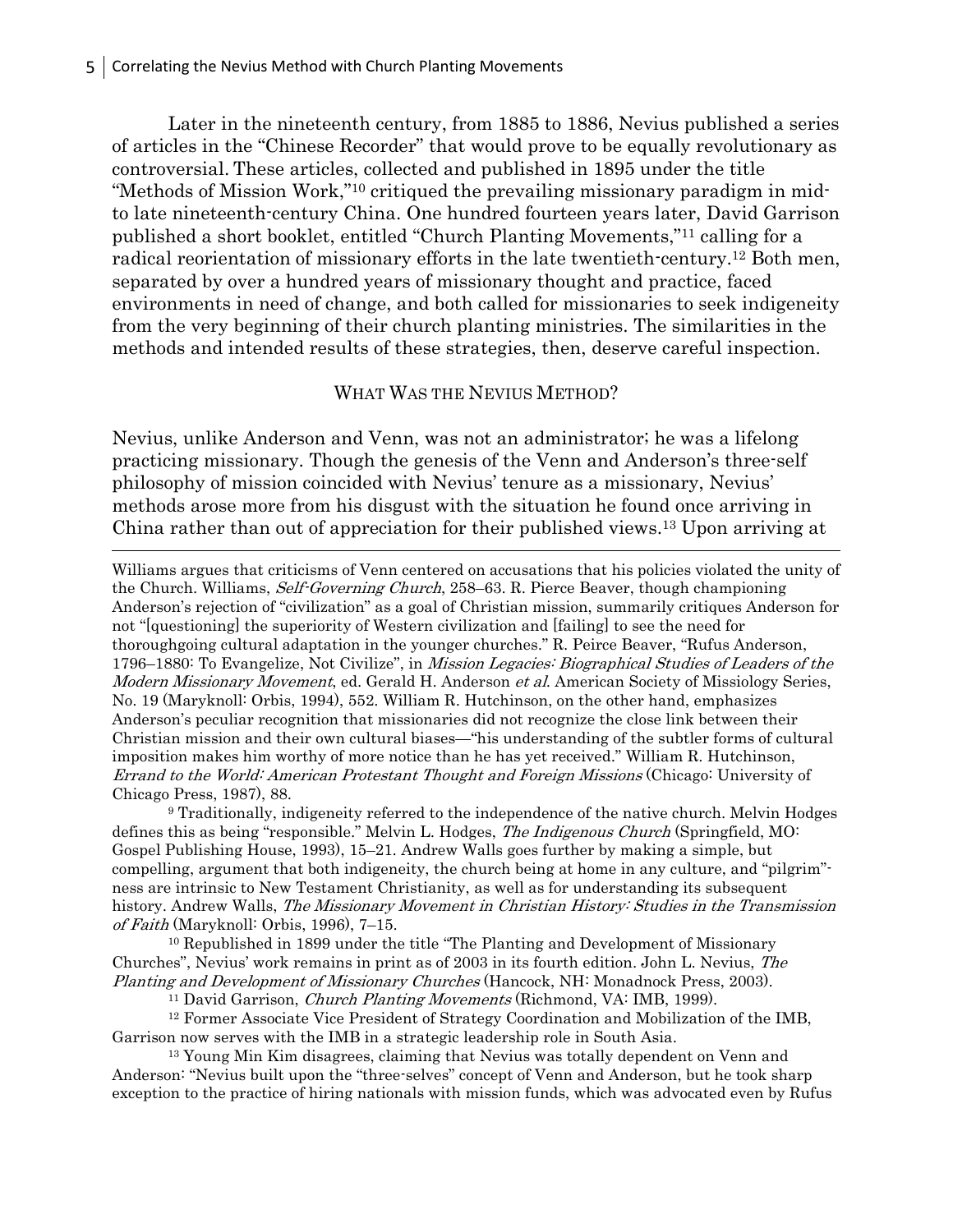Eleutheria 2:1 Winter (2012) Correlating the Nevius Method with Church Planting Movements: Early Korean Revivals as a Case Study

the Ningpo Mission, Nevius encountered the "mission station" and its "employment system," that is hiring paid pastors and evangelists to carry out the mission work.<sup>14</sup> Samuel Chao analyzes this system as follows: "Because this employment system dominated all missionary methodology . . . it inevitably institutionalized the Chinese dependency on Western foreign missions . . . . This pattern generated financial dependence, and virtually created a 'parasitic ministry' model."15 Nevius made several objections to the "Old Method" of employing paid converts. He argued that it not only injures the natural and voluntary life-mission of an unpaid convert, but it even endangers their progress in Christian discipleship, creating a class of mercenary Christians.16 Thus, Nevius sought to free the native church and the missionary enterprise from the entanglements of foreign dependency through his "New Method."

Two of the major contributions of Nevius' "New Method" are his insistence that Christians be encouraged to remain in their pre-conversion vocation and that there be instituted a comprehensive discipleship and training program leading to a missional engagement by the church.17 Charles Allen Clark summarizes the Nevius Method in nine principles that have become the standard summary of the method: (1) widespread itinerant personal evangelism by the missionary; (2) selfpropagation, that is, every believer as an evangelist and teacher of someone, as well as a learner, a model called layering; (3) self-government, where unpaid believers lead their own individual churches; circuit helpers (paid by locals) aid these local believers by travelling from church to church, functioning as an elder but unable to administer sacraments; later, paid pastors replace circuit helpers once the church is able to support its own pastor; (4) self-support—believers build their own chapels, each group contributes to paid helpers salary, schools receive only partial subsidy, and no pastors of single churches paid by foreign funds; (5) systematic Bible study through a system of classes for biblical education of all believers; (6) strict church  $\overline{a}$ 

Anderson despite his "self-support" concept. This was Nevius' most significant contribution to the history of mission methodology, and his policy has been widely adopted by mission agencies since his day. He added to his strongly indigenous concept two other vital elements: thorough and systematic Bible study and missionary itineration. These were not new ideas, but Nevius gave them a new dimension by projecting them into the context of a more radically indigenous idea of planting and developing missionary churches." Young Min Kim, "The Nevius Method and the Early Mission Policy of the Presbyterian Church in Korea: A Reappraisal in the Light of Recent Criticism" (Th.M. thesis, Regent College, 1995), 99. But Samuel Chao retorts, "The Nevius Plan, nevertheless stands distinct from the ideas of others in that it stresses the self-support concept. Furthermore, it underscores the importance of carefully making the gospel relevant to peoples in their particular situation." Samuel H. Chao, "John L Nevius (1829 – 1893) and the Contextualization of the Gospel in 19th Century China: A Case Study," Asia Journal of Theology 2, no. 2 (October 1988): 298.

<sup>14</sup> Samuel H. Chao, "John Livingston Nevius (1829–1893): A Historical Study of His Life and Mission Methods" (Ph.D. diss., Fuller Theological Seminary, 1991), 52–3.

<sup>16</sup> Nevius, Missionary Churches, 22–28.

17 Ibid., 29–40.

6

<sup>15</sup> Ibid., 60–1.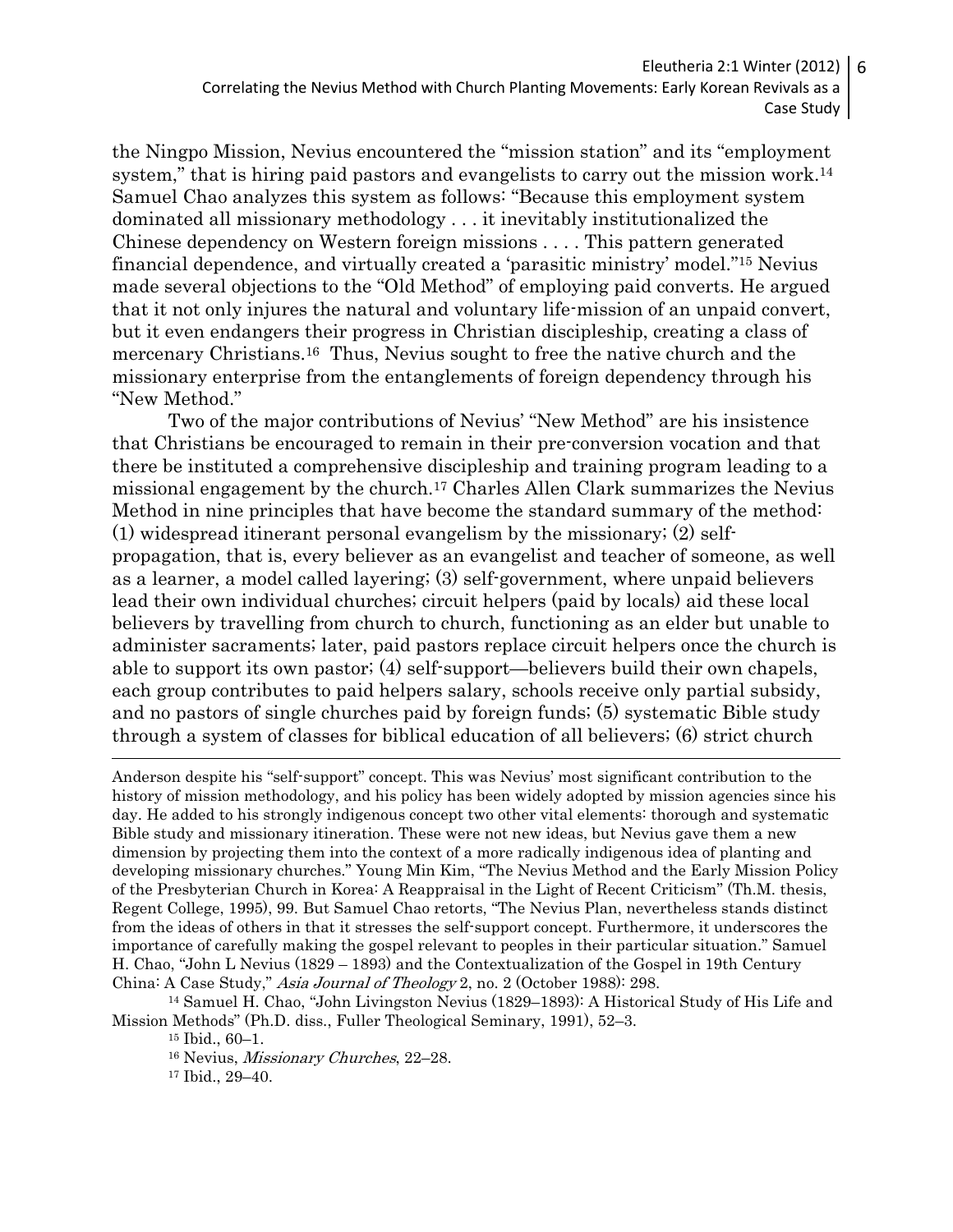discipline; (7) co-operation and union with other bodies; (8) non-interference in lawsuits; and (9) general helpfulness in economic life problems of the people.18 The Korean nationals adopted these principles as central to the makeup of the church.

Though Nevius contrasted his system with the method of employing native agents, the Nevius Method presented a broader philosophy of mission that dealt with, *inter alia*, the daily activities of the missionary,<sup>19</sup> the life of the native church, including its discipline and discipleship, and the relationship of mission agencies to one another. Whereas Nevius' philosophy of mission bore mixed results during his lifetime, it radically changed the future of Korean Christianity.20 In 1890, Nevius  $\overline{a}$ 

<sup>19</sup> Chao summarizes Nevius' view on missionary work: "All missionary work, Nevius maintained, consists of three distinct activities: 1) making or gathering disciples; 2) baptizing and organizing them into churches; and 3) teaching them and building them up in the faith." Chao, "Historical Study", 120.

<sup>20</sup> G. Thompson Brown reports that during Nevius' tenure as missionary, "[he] felt that his plan was working. The number of meeting places increased to over sixty. One thousand adults were baptized in the first seven years the plan was in operation." However, Robert E. Speer, reported, "In 1899 [six years after Nevius' death] there were only ten fully self-supporting Presbyterian churches [remaining]," so he made "a more vigorous appeal [that] self-support should be initiated. He cited with approval the Nevius Plan and the Shandong policy whereby 'The people provide the place of worship, though it be but a humble home. And supervising them by an itinerant evangelist, to whose support they shall be induced to contribute as soon and as liberally as possible.' [Robert E. Speer, Report on the China Missions of the Presbyterian Board of Foreign Missions,  $2^{nd}$  ed. (New York: Board of Foreign Missions, 1897), 29–33]." Brown continues, "The Nevius methods, while never fully accepted, nevertheless had their influence. Shandong, where Nevius worked, became the strongest synod for the Presbyterians and the one that most clearly exemplified a Three-Self church." G. Thompson Brown, Earthen Vessels and Transcendent Power: American Presbyterians in China, 1837–1952, American Society of Missiology Series No. 25 (Maryknoll: Orbis, 1997), 85, 142, 317. Everett Nichols Hunt, Jr., disagrees that the Nevius Method is a sufficient explanation of the "'success' of Protestant beginnings in Korea." Interestingly, he cites Roy E. Shearer in support of his claim. What must be noted is that the temporal scope of Hunt's work is the early beginnings of Protestant work in Korea (1883–90), when the missionaries were struggling to get a foothold in the country, while Shearer looks at the period after 1890. Furthermore, combining Shearer's arguments with Hunt's, one realizes that there is no simplistic answer for the success of the Korean Church. The zeal associated with the revival in addition to the many sociological factors of the period deserves equal attention in answering the question: "Why did they succeed?" Even so, Shearer attributes the success of the Korean Church after 1895 to tenets of the Nevius Method. Furthermore, later in the book, Hunt admits the success of the Bible Class system in Korea, borrowed from Nevius. Everett Nichols Hunt, Jr., Protestant Pioneers in Korea, American Society of Missiology Series, No. 1 (Maryknoll: Orbis, 1980), 2, 77. To be fair to Hunt, in an article published much later than his monograph, he concedes, "The greatest tribute to John L. Nevius is that the Nevius Plan is the most frequently cited factor in the outstanding growth of the Korean Church." Everett N. Hunt, Jr. "The

<sup>18</sup> Charles Allen Clark, "The National Presbyterian Church of Korea as a Test of the Validity of the Nevius Principles of Missionary Method" (Ph.D. diss., The University of Chicago, 1929), 29–30. Samuel Chao follows the second "edition" of Clark's published dissertation in adding a tenth principle (becoming the new second principle)—"The Bible should be the [sic] central to every part of the work." Chao, "Nevius", 216. cf. Charles Allen Clark, The Nevius Plan of Mission Work in Korea: Illustrated in Korea (Minneapolis: E. C. Heinz, 1937), 42. Kim adds, "Because Nevius firmly believed the Bible is absolutely authoritative as the Word of God, he sought the basis of all his work in the Bible, and consequently emphasized the importance of systematic Bible study." Kim, "Early Mission Policy," 136.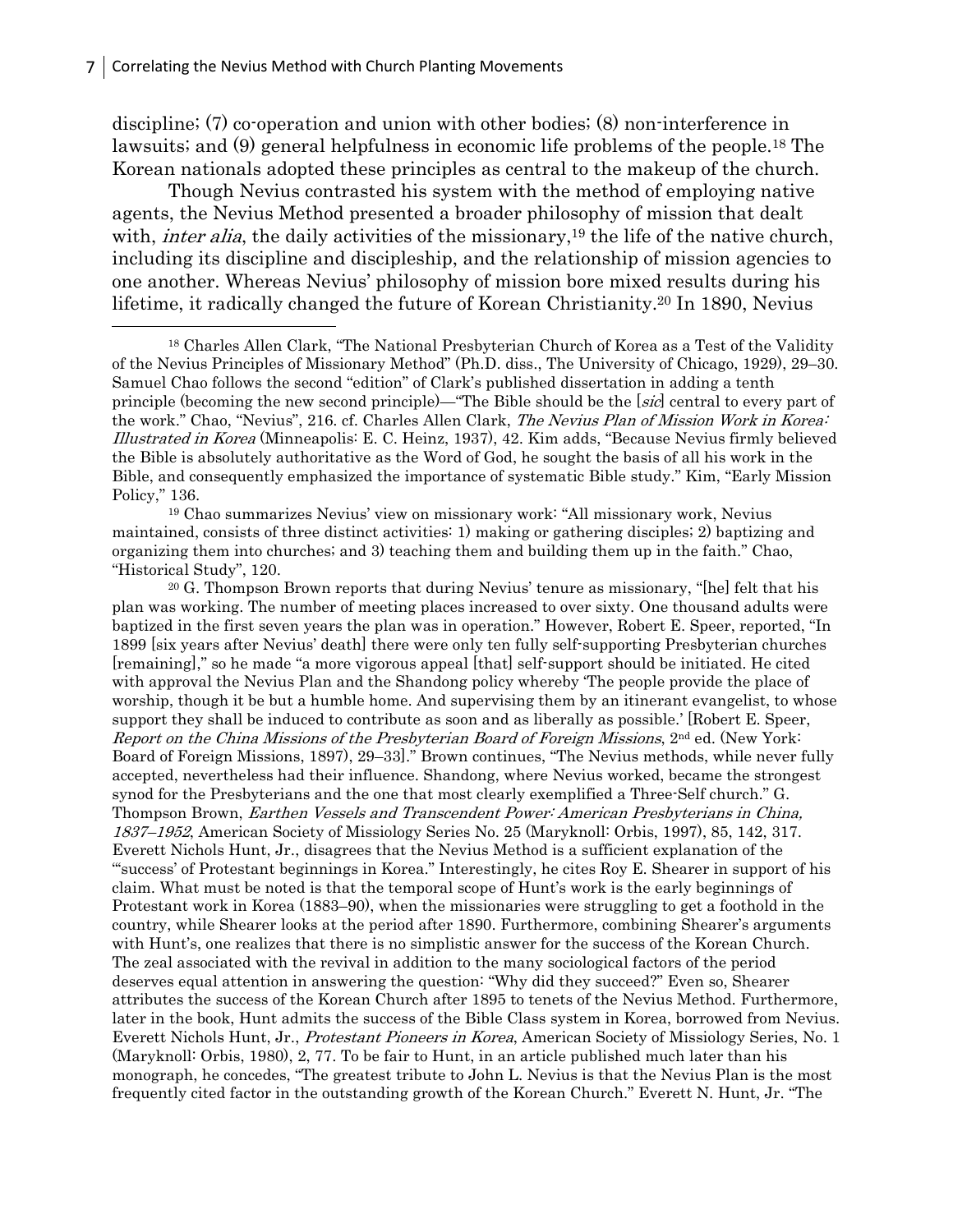visited the young missionaries in Korea and instructed them in his methods.<sup>21</sup> These young missionaries implemented and adapted the Nevius method as part of the constitution of the Presbyterian mission in Korea. This implementation served as a catalyst for several years of both revival and growth.

Traditionally, the cause of the growth has been attributed to revival alone, as a spiritual overflow following the Welsh Revival of 1904–06. However, while many histories mark the beginning of the Great Revival in Korea as 1907, scholars note that the revival occurred in three phases: the early sparks (1895–1903); the Early Revival Movement (1903–6); and the Great Revival (1907–10). <sup>22</sup> By 1910, only fourteen years after Protestant missionaries began ministering without fear of government persecution, the number of Christians in Korea eclipsed two hundred thousand.23 Though the beginnings of Korean Christianity have been attributed to early revivals in the country, the explosion of church growth in Korea began eight years before the earliest revivals; and yet, the years after 1907 saw a slower growth rate than the years before the revival.<sup>24</sup> These two facts serve as prime evidence that the growth certainly included yet transcended the revival.<sup>25</sup>

The growth can be analyzed by looking at two subsequent time periods: (1) from 1895–1905, and (2) from 1905–10. Roy Shearer lists two factors that contributed to the growth from 1895–1905: the Sino-Japanese War, and the ability of missionaries to train and incorporate communicants into the ministry of the  $\overline{a}$ 

<sup>21</sup> Chao, "Historical Study," 244ff.

<sup>22</sup> Chang Ki Lee views the three different waves of the revival as the revival at Wonsan (1903), the spread of the revival throughout Korea (1904–6), and the Pyongyang revival (1907). Chang Ki Lee, The Early Revival Movement in Korea (1903-1907): A Historical and Systematic Study (Zoetermeer, The Netherlands: Uitgeverjj Boekencentrum, 2003), 68–118.

 $^{23}$  L. George Paik, *The History of Protestant Missions in Korea 1832–1910*, 2d edition (Seoul: Yonsei University Press, 1971), 423; cf. Roy E. Shearer, Wildfire: Church Growth in Korea (Grand Rapids: Eerdmans, 1966), 48, 167.

<sup>24</sup> Jin-Kuk Ju, "The Missionary Nature of the Church and its Implementation in the Korean Church" (D.Miss. diss., Fuller Theological Seminary, 1989), 128.

<sup>25</sup> Collin Hansen and John Woodbridge cite Young-Hoon Lee, "Korean Pentecost: The Great Revival of 1907," Asian Journal of Pentecostal Studies 4, no. 1 (2001): 81, who references the annual reports of the Presbyterian and Methodists missions in Korea, respectively, to argue that the explosive growth of the church between 1906 and 1907 supports their thesis that Korean church grew in revival fervor as the result of the spread of the news of the 1904–5 Welsh revival. Hansen and Woodbridge, A God-Sized Vision: Revival Stories that Stretch and Stir (Grand Rapids: Zondervan, 2010), 109. Roy Shearer goes to great lengths to distinguish between inquirers (the community) and communicants in his study of church growth during this same time period. While there were spikes in the size of the community during the revivals, he finds that the communicant membership of the Korean church grew quickly and steadily through 1914. Shearer, *Wildfire*, 50. These two interpretations of the numbers are not contradictory. One is looking at the overall influence of Christianity (Hansen and Woodbridge); the other is looking at the conversion and assimilation growth specifically (Shearer). Nonetheless, the health of the church arguably should be gleaned from the growth of the communicant membership.

Legacy of John Livingston Nevius," International Bulletin of Missionary Research 15, No. 3 (July 1991): 124.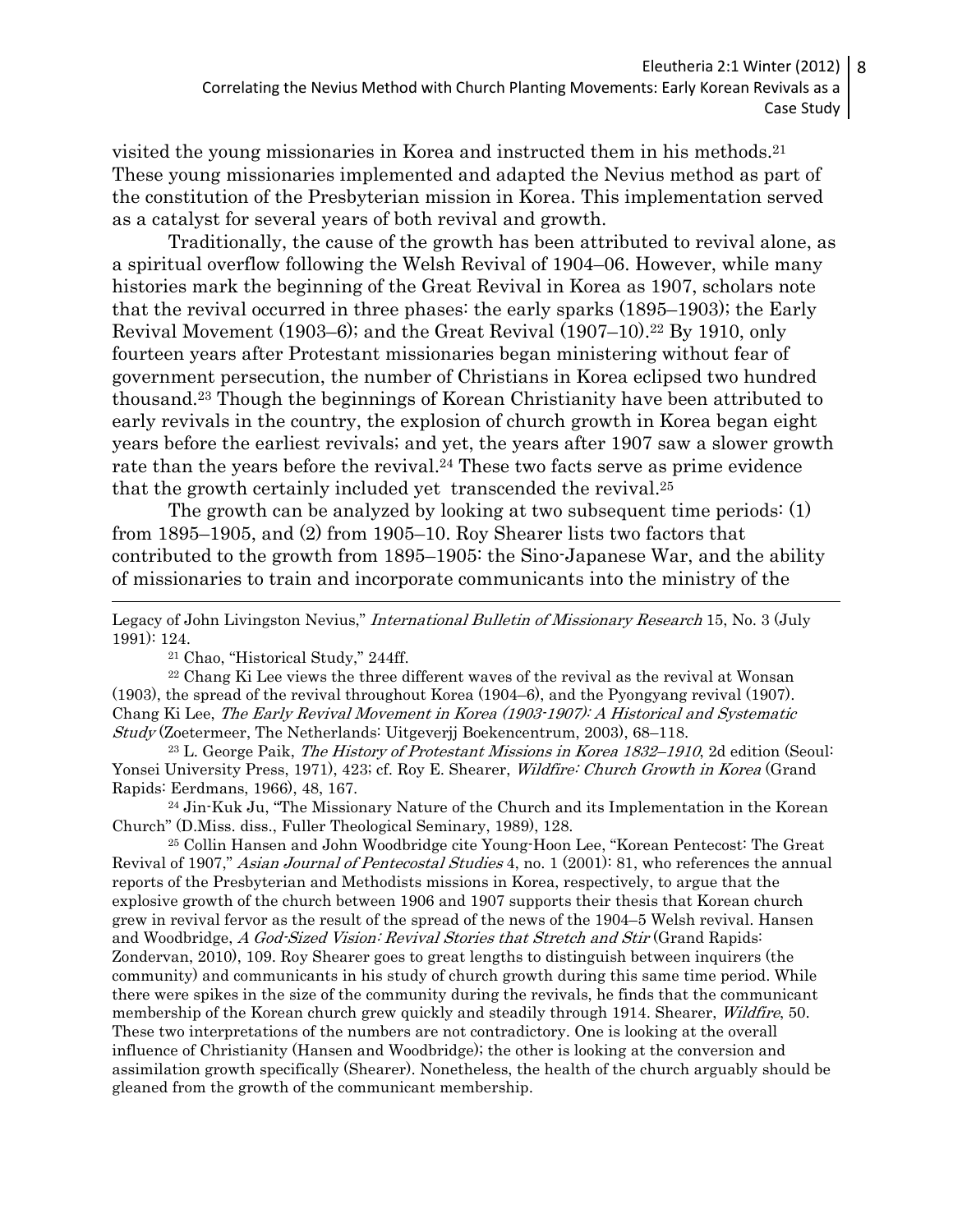church.26 The latter factor must be attributed to the Nevius Method. From 1905–10, Shearer noted the impact of the Russo-Japanese War, the use of the Bible class, the "Million Souls Campaign," and the independence of the Korean church.<sup>27</sup> Though not attributing the church growth to one factor, he notes that the Nevius Method's emphasis on Bible classes and the self-government of the church had more impact on church growth than the revivals, so that the success of Christianity in Korea has been roundly attributed to the incorporation and adaptation of the Nevius Method.28 The missionaries, and the Korean church, learned from Nevius the importance of native and voluntary engagement in church planting.29 Therefore, the revivals in Korea benefited from cutting-edge, culturally appropriate missionary methodology. As it will be seen, following the Nevius Method aided the planting of churches in several ways.

First, the itineration of the missionaries aided their understanding of the rural peasant and it aided the spread of the church further into the interior. At that time, over eighty percent of the population was rural while eighty percent of the  $\overline{a}$ 

<sup>26</sup> Shearer, *Wildfire*, 49–53. Kenneth Scott Latourette lists several other factors to be considered as well, including social and political motivations for Koreans to favor Christianity. Kenneth Scott Latourette, The Great Century in Northern Africa and in Asia, A History of the Expansion of Christianity, vol. VI (New York: Harper & Brothers, 1944), 425–30. Cf. G. Thompson Brown, "Why Has Christianity Grown Faster in Korea Than in China?" Missiology: An International Review XXII, No. 1 (Jan 1994): 78. Contrast the argument of Rodney Stark for the growth of Christianity in the first three centuries. He makes a compelling argument that the growth of Christianity should be attributed to social causes, such as the forces of social conversion, the role of women, epidemics, etc. Though he was looking at the birth of Christianity in the Mediterranean world, the role of social factors in late-nineteenth and early-twentieth century cannot be ignored. Even so, social factors do not negate that rapid growth indeed occurred. There is no argument that the social context heavily favored the introduction of Christianity into Korea. Rodney Stark, The Rise of Christianity (San Francisco: HarperCollins, 1997). David Garrison also recognizes the influence of the social context on a CPM. Though he claims that the Common Elements of a CPM are in no particular order, it is interesting that in 1999 "Perceived leadership crisis or spiritual vacuum in society" was ordered sixth of ten while in 2004 "Climate of Uncertainty in Society" was listed first of ten. Cf. Garrison, CPM [1999], 39; Garrison CPM [2004], 221–2.

<sup>27</sup> Ibid., 53–9.

<sup>28</sup> See, for instance: Charles Allen Clark, *The Korean Church and the Nevius Method* (New York: Fleming H. Revell, 1930); G. Thompson Brown, "Why Has Christianity Grown Faster in Korea Than in China," Missiology: An International Review 22.1 (Jan 1994): 77–88; Myung Keun Choi, Changes in Korean Society between 1884–1910 as a Result of the Introduction of Christianity, Asian Thought and Culture, Vol. 20 (New York: Peter Lang, 1997), 265–6; Chun Beh Im, "A Critical Investigation of the Influence of the Second Great Awakening and Nineteenth-Century Revival on Revivals in Korea (1884–1910)" (Ph.D. diss., New Orleans Baptist Theological Seminary, 2000), 85– 91. Wi Jo Kang, "The Nevius Methods," Concordia Theological Monthly 34, no. 6 (June 1963): 335– 42. cf. Keun Whan Kang, "A Critical Study on the Early Mission Policies of the Council of Missions in Korea in the light of the Nevius Plan," Ching Feng 1 (New Series), no. 2 (Fall 2000): 201–220. Contrast Roland Allen, 'The Nevius Method' in Korea (New York: World Dominion Press, 1930), 10– 6.

<sup>29</sup> Shearer clarifies Nevius' intent that his methods were "intended to be practical in all respects, including the disciplined use of foreign funds for *planting churches*" (emphasis added). In other words, all of Nevius' innovations were aimed towards the reproduction of healthy churches. Shearer, Wildfire, 196.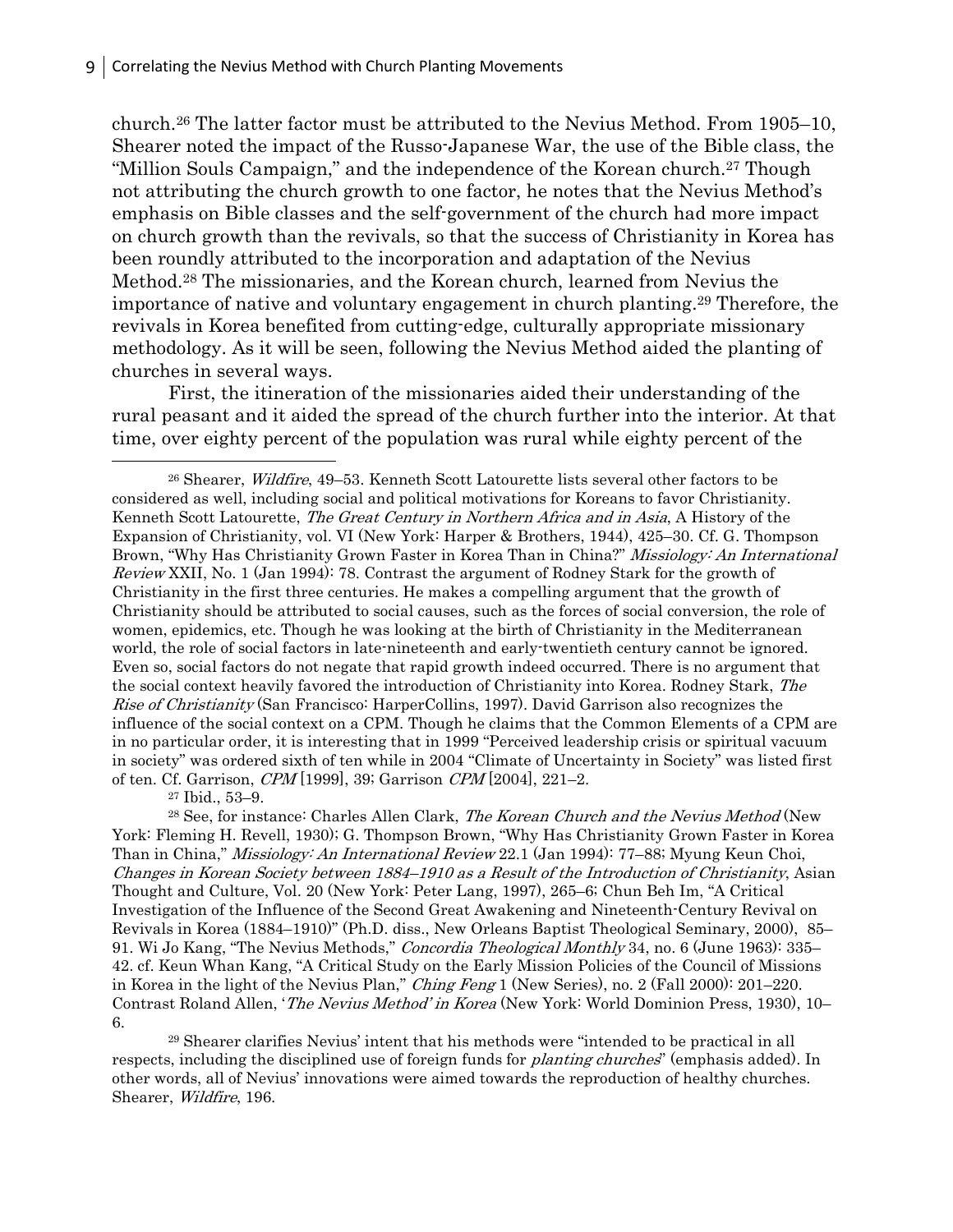ministry was urban. Nevius' methods reversed the paradigm. For instance, the missionaries regularly employed the use of the *sahrang* in evangelizing the people.<sup>30</sup> Initially, churches met in these *sahrangs*. Church members later built buildings, but they did so with their own funds. Furthermore, the locals imitated the itineration of the missionaries, so missionaries stumbled into villages finding churches planted and people awaiting training.31 The conversion growth in these villages followed family networks. Significantly, in any given village, as many as thirty families shared kinship ties.<sup>32</sup>

Second, each believer was held responsible for preaching and teaching. Thus, the laity heavily involved themselves in church life. Moreover, the church adopted two years of intense instruction for the catechumenate. One could be denied baptism if he or she had not tried to lead another to Christ or was not teaching another.33 The native church, not just the missionaries adopted these principles: "the Mission and the Church have been marked pre-eminently by a fervent evangelistic spirit."34 Also, instead of giving money, poor Christians gave time and service as lay evangelists and preachers. Thus, the locals understood and adopted self-propagation and self-support.

The Bible classes brought the Scripture to the whole church. From these classes, lay Christians were developed into leaders through total life-submission to the Bible. These classes were led, for the most part, by the Korean believers. Classes were held on regional and local levels all the way down to the local church, some believers walking miles to participate.35 Thus, Dr. William Blair, a Presbyterian missionary in Korea summarized the Bible classes:

The Bible-study class system is a special feature of the Korean work. Each Church appoints a week or longer some time during the year for Bible study. All work is laid aside. Just the Jews kept the Passover, the Korean Christians keep these days sacred to prayer and the study of God's Word. The result of such uninterrupted Bible study is inevitably a quickening of the entire Church, a true revival of love and service.<sup>36</sup>

 $\overline{a}$ 

<sup>&</sup>lt;sup>30</sup> The *sahrang* was an inner room in a home where Korean men would routinely stop to converse and rest. Allen D. Clark, History of the Korean Church (Seoul: The Christian Literature Society of Korea, 1916), 90–1.

<sup>31</sup> Shearer, Wildfire, 145–51.

<sup>32</sup> Ibid.

<sup>33</sup> Ibid.

<sup>34</sup> Ibid., 103.

<sup>35</sup> Lee, Young-Hoon, "Premillenialism and Korean Presbyterianism: A Historical Study of the Premillenial Tradition of the Korean Presbyterian Church (1884–1945) from a Missiological Perspective" (D.Miss. diss., Reformed Theological Seminary, 1997), 145–9.

<sup>&</sup>lt;sup>36</sup> William Newton Blair and Bruce F. Hunt, *The Korean Pentecost and the Sufferings Which* Followed (Carlisle, PA: Banner of Truth, 1977), 67.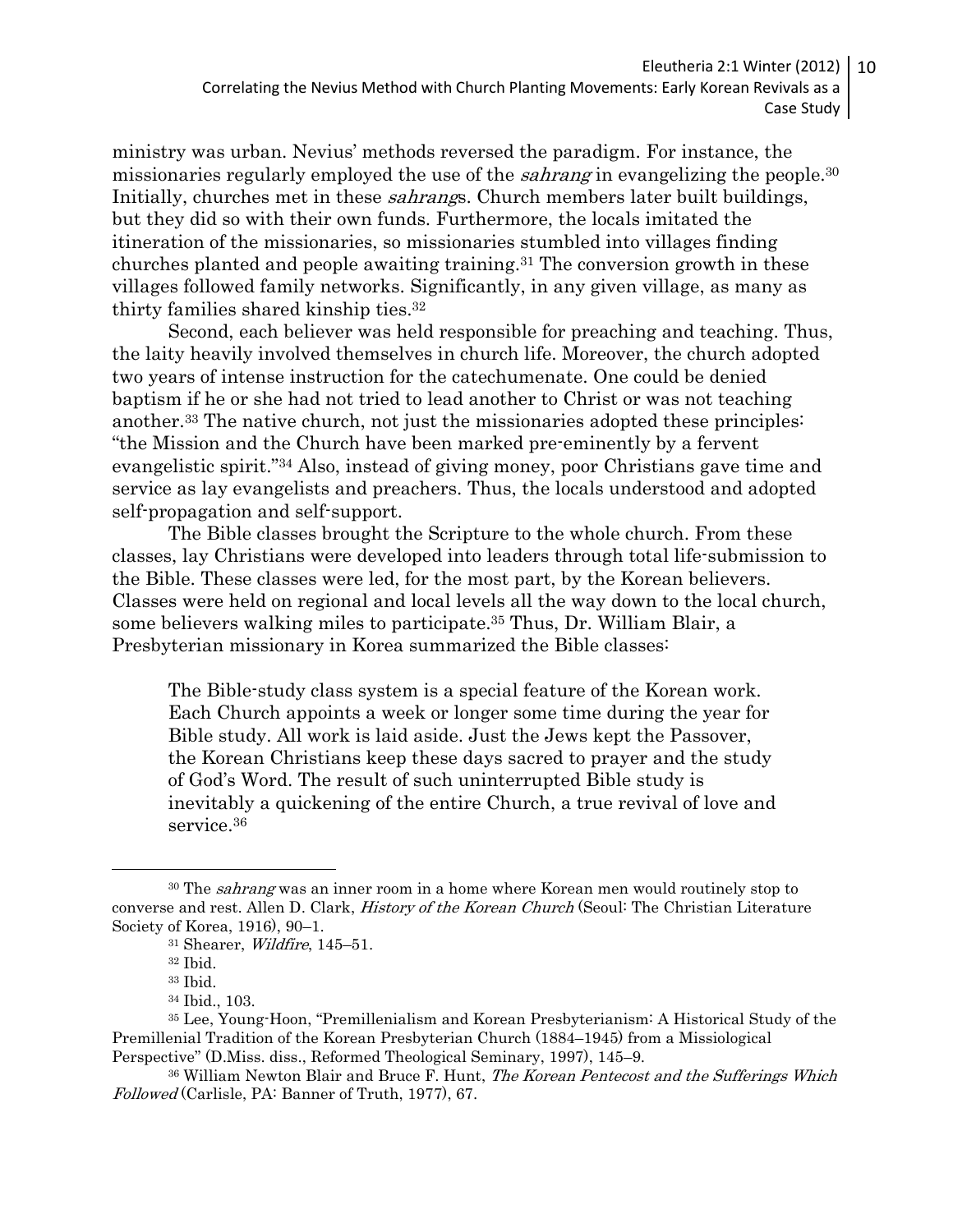The advent of the revival greatly furthered the multiplication of the classes, so much so that Shearer saw the Bible class as an indisputable factor in Korean Church growth.37 The number one spiritual factor upon the revival was the Bible class, an innovation drawn from the Nevius Method. 38 Thus, as Samuel Chao remarks, "Nevius must be called the originator of indigenization."39 The revivals set the missionary and the Korean Christian on equal footing; the Nevius Plan empowered and enabled an indigenous movement through the revivals.

### WHAT IS A CPM?

Just as the method bearing Nevius' name grew out of his experience on the mission field, the concept of a Church Planting Movement grew out the collective experience of Non-residential Missionaries working in countries previously considered closed to foreign missionaries.40 These missionaries, with the purpose of mobilizing other Christians to reach their target people, found that these otherwise hidden peoples were extremely receptive to the gospel. As more missionaries reported the extreme receptivity of the gospel, David Garrison with a group of almost a dozen other Southern Baptist missionaries who were experiencing these phenomena convened to describe what they had been experiencing.41 From this meeting came the following definition of a CPM:

<sup>38</sup> Commenting on Allen's critique of the Nevius Method (see note 24), Peter Beyerhaus and Henry Lefever give the following summary, "In a critical report on Nevius' method as applied to Korea, Roland Allen queries whether the fundamental principle was, in fact, self-support or the Bible-class. Allen tends to think these were quite separate features and goes on to argue, therefore, that even missionaries who do not accept the financial aspect of Nevius' method may nevertheless accept his emphasis on the Bible-class system. For Nevius, however, the two principles were inseparable. It is most unlikely, at any rate in Korea, that Nevius' method as a whole would have been so successful had it omitted either of them." Peter Beyerhaus and Henry Lefever, The Responsible Church and the Foreign Mission (Grand Rapids: Eerdmans, 1964), 94.

<sup>39</sup> Samuel H. Chao, "Case Study," 297.

 $\overline{a}$ 

<sup>40</sup> See the emphasis on comprehensive strategies and especially the chapter on "Does it Work?" in V. David Garrison, The Nonresidential Missionary: A New Strategy and the People it Serves (Birmingham: New Hope & MARC, 1990), 24–31, 68; cf. David Garrison, Church Planting Movements: How God is Redeeming a Lost World (Midlothian, VA: WIGTake Resources, 2004).  $^{41}Garrison, \, \text{CPM}$ [2004], 18.

<sup>37</sup> Shearer, Wildfire, 52-6. Cf. Sung Won Yang, "The Influence of the Revival Movement of 1901–1910 on the Development of Korean Christianity" (Ph.D. diss., The Southern Baptist Theological Seminary, 2002), 196. Yang argues that "The Nevius methods are not merely a system of self-support, self-propagation, and self-government. Its real core was in the Bible study system, which encouraged every Christian to study his Bible and to be able to pass on to others what he found there." See also, Choi, *Changes in Korean Society*, 265–6; Yang, "Influence of the Revival Movement," 95.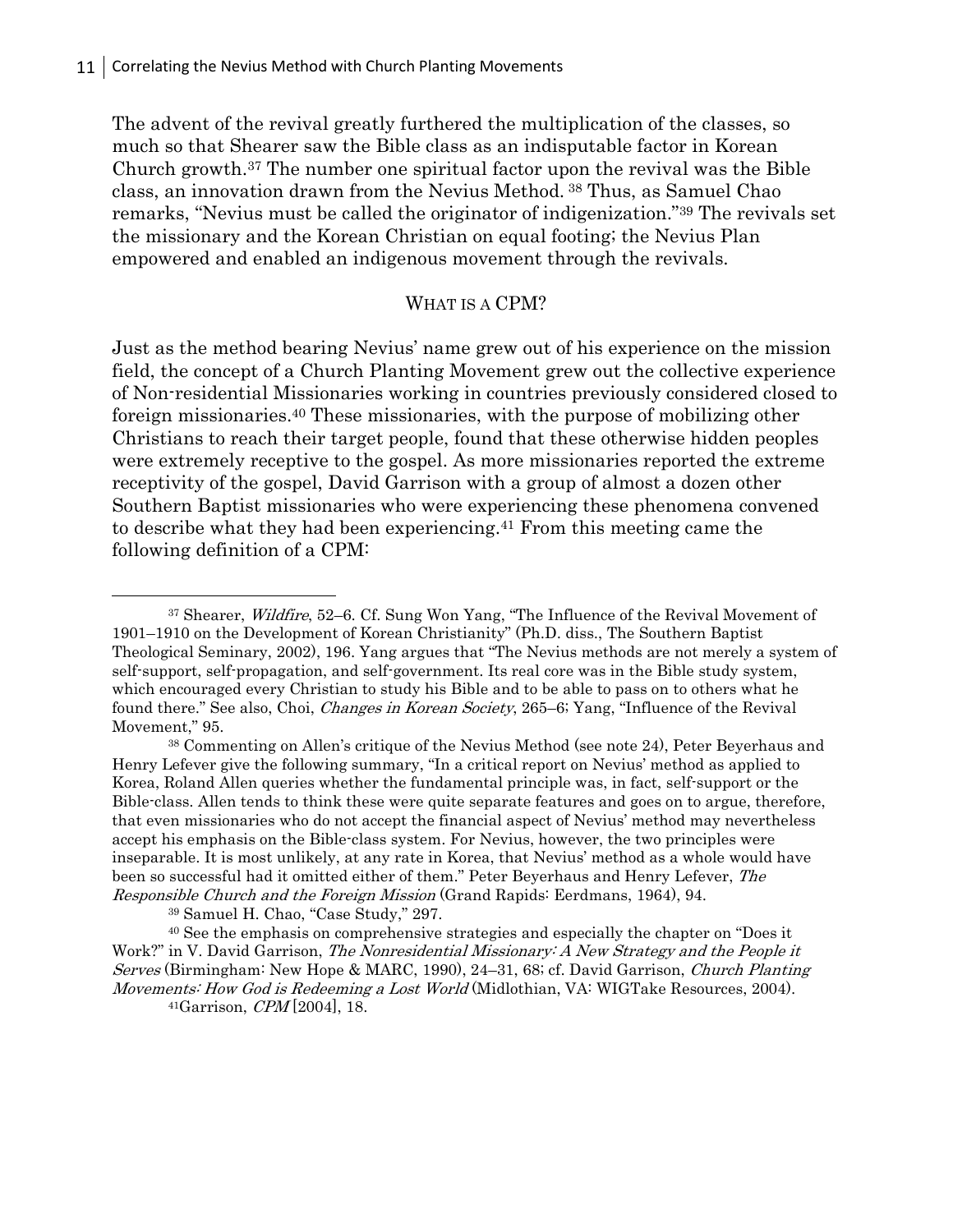A Church Planting Movement is a rapid and exponential increase of indigenous churches planting churches within a given people group or population segment.<sup>42</sup>

Flowing out of this definition, the Overseas Leadership Team described "Ten Universal Elements" that were present in every CPM studied: prayer, abundant gospel sowing, intentional church planting, scriptural authority, local leadership, lay leadership, cell or house churches, churches planting churches, rapid reproduction, and healthy churches.43 They also identified "Ten Common Factors," most of which were found in most of the CPMs: worship in the heart language, evangelism has communal implications, rapid incorporation of new converts into the life and ministry of the church, passion and fearlessness, a price to pay to become a Christian, perceived leadership crisis or spiritual vacuum in society, onthe-job training for church leadership, leadership authority is decentralized, outsiders keep a low profile, and missionaries suffer.44 Based on these twenty categories, the Global Research Department created assessment guidelines whereby an assessment team could determine not just that a CPM exists but "measure the history, dynamics, characteristics, and thus the health of a given CPM."<sup>45</sup>

The two main categories of questions used to determine if a CPM exists are "Sustainability" and "Rapid Reproduction".46 Under "Sustainability", the assessment team asks three basic sets of questions, which relate to: (1) the evangelism, discipleship, and church planting efforts by the churches and their members, (2) how leaders are chosen, how they are trained, who trains them, etc., and (3) the indigeneity of the churches, meaning the issues of contextualization, self-support, self-governance, and self-propagation.<sup>47</sup> These questions emphasize the importance placed on local, lay leadership of churches. They also emphasize the importance of biblical discipleship and leadership training and the freedom from foreign dependency.

Under "Rapid Reproduction", the team determines the rate of growth, the percentage of churches within the movement growing, and the even spread of growth throughout the target population.<sup>48</sup> The assessment team asks numerous  $\overline{a}$ 

 $42G$ arrion,  $CPM$ [1999], 7. David Garrison nuanced the definition for his 2004 book to read "rapid multiplication" instead of "rapid and exponential." Jim Slack defends this change to accommodate movements that may not fit the exponential criteria but still exhibit traits of multiplication (mathematically). For the purposes of analyzing CPMs, Slack states that the IMB goes by the definitions put forth in Garrison's 1999 booklet, not the 2004 book, since the analyzing criteria had already been created prior to the newer work. Therefore, this paper will follow the 1999 definitions. Slack, "Rationale, Research and Realities," 37.

 $43$  Garrison, *CPM* [1999], 33–6.

<sup>44</sup> Ibid., 37–40.

<sup>45</sup> Slack, "Rationale, Research and Realities," 38.

<sup>46</sup> "Church Planting Movement Assessment Guide," Global Research Department, IMB, personal copy in author's possession.

<sup>47</sup> Ibid.

<sup>48</sup> Ibid.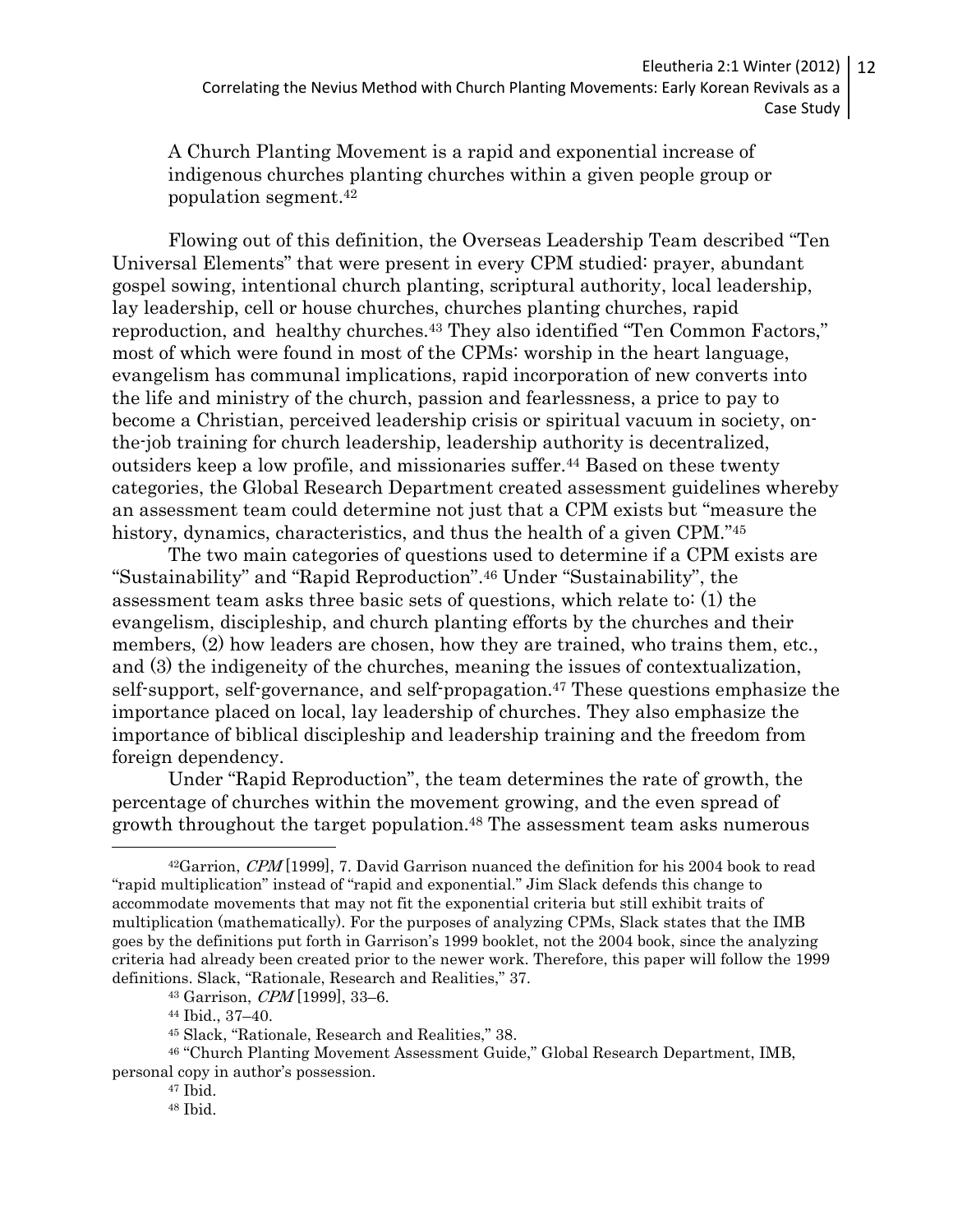other questions which, though they witness to the overall quality and depth of the assessment, seek to determine to the health of a CPM and thus are outside the bounds of this article. In other words, for the purposes of comparing the situation in early-twentieth century Korea with more contemporary examples, what is of utmost importance are questions of being, rather than of well-being.

# WERE THE EARLY REVIVALS IN KOREA EVIDENCE OF A CPM?

Historical distance prevents a team from completing the meticulous research of a CPM assessment. However, examining the extensive scholarly research on early Protestant Christianity in Korea through the lens of CPM principles reveals several similarities, just as Garrison states, "For years evangelicals have watched Korea with reverent amusement. Many felt that it was a movement of God, but one that was uniquely Korean. Today, we can see that it has parallels in other Church Planting Movements that God is birthing across Asia and around the world."<sup>49</sup> Garrison's assessment is noteworthy, particularly as it has been argued that in Korea, a pioneer area, the primary method of growth was church planting that blossomed into cross-cultural church planting.50 Arguably, the growth of the church before, during, and after the revivals in Korea may be a prime example of a Church Planting Movement. How then does the history of early Protestant Christianity in Korea compare with CPM common and universal elements?

# SELECT UNIVERSAL ELEMENTS AND COMMON FACTORS

The first universal element of a CPM is prayer. The revivals brought about an increased attitude of prayer. It is important to note that a strategy for prayer was not an explicit part of Nevius' strategy. However, the Korean church developed several indigenous prayer movements in the wake of the revivals from 1903–10. This prayer movement, beginning with the passionate prayers of the revival meetings, culminated in the "early morning prayer meeting." Sun Chu Kil led the prayer movement, which quickly drew large numbers of attendees.51 Missionaries may have witnessed, even initiated, great moments of prayer during their services, but it was the early morning prayer meetings that became representative of Korean Christianity. The early morning prayer movement continues to this day in Korea, 102 years after its inception. Jim Slack confers that "on-site prayers" are a "common  $\overline{a}$ 

 $49$  Garrison,  $\mathit{CPM}[2004]$ , 83.

<sup>50</sup> See, for instance: Hwal-young Kim, "From Asia to Asia: A History of Cross-Cultural Missionary Work of the Presbyterian Church in Korea (Hapdong), 1959–1992" (D.Miss. diss., Reformed Theological Seminary, 1993).

<sup>51</sup> In Soo Kim, Protestants and the Formation of Modern Korean Nationalism, 1885–1920: A Study of the Contributions of Horace G. Underwood and Sun Chu Kil, Asian Thought and Culture 16 (New York: Peter Lang, 1996), 131. An excellent biographical introduction to the life and influence of Sun Chu Kil can be found in Mark A. Noll and Carolyn Nystrom, Clouds of Witnesses: Christian Voices From Africa and Asia (Downers Grove: IVP, 2011), 168–184.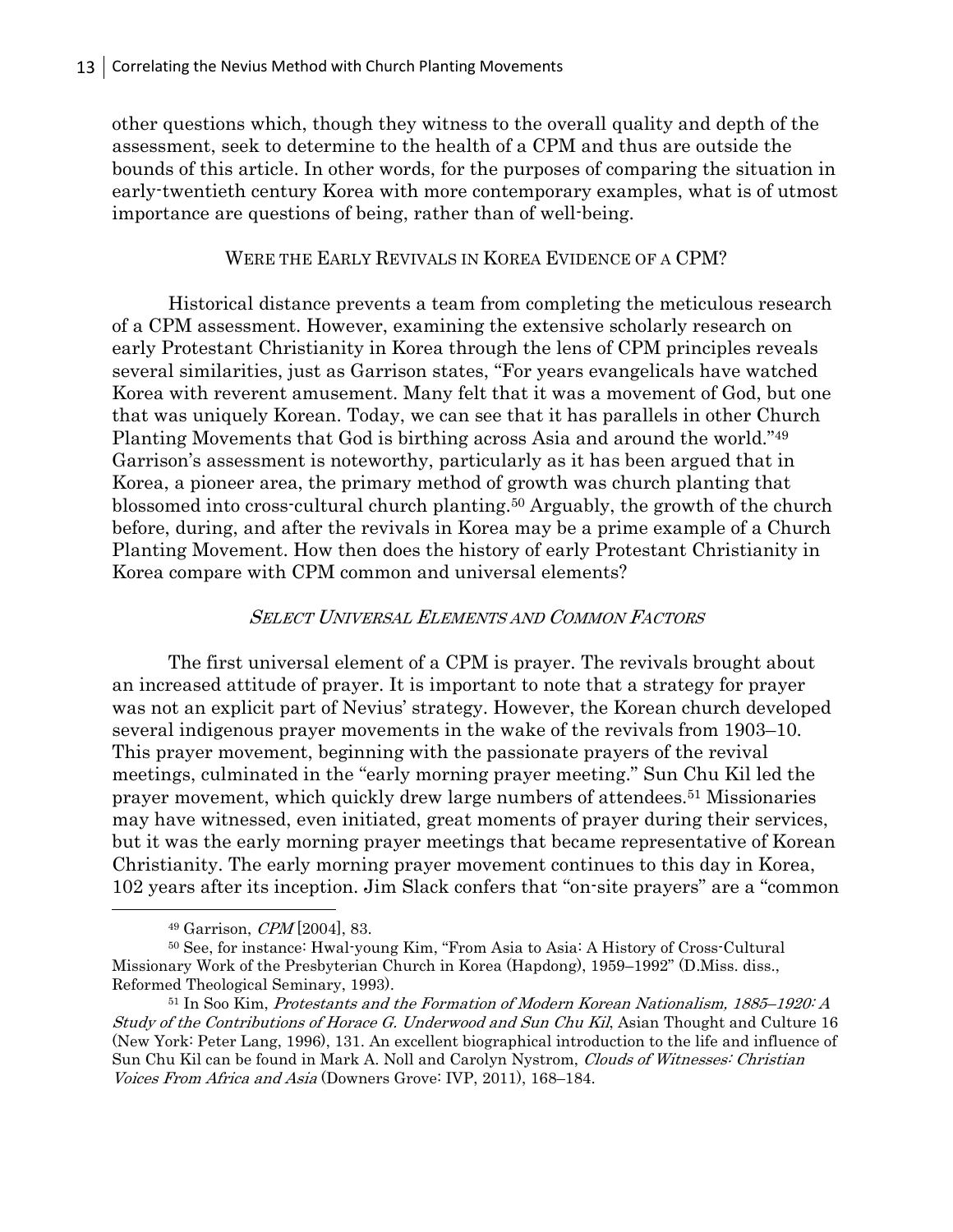and significant" finding among CPMs.52 Therefore, the Korean church exhibited the type of prayer associated with CPMs.

A second universal element is abundant gospel sowing. Self-propagation was built into the Nevius Method.53 This fit the Korean context well since the earliest Protestant missionaries to Korea were not Westerners, but Koreans. Before Protestant missionaries could enter the country, native Koreans were trained outside of their homeland and sent back to Korea as missionaries. In 1873, John Ross entered a community of Koreans living in Manchuria. There, he introduced Christianity and translated the Bible into Korean. One of his acquaintances, Kyongjo, was baptized in Seoul in 1887, later to become one of the first seven Koreans ordained in 1907. By 1880, Ross translated the New Testament into Korean. Thus, four years before foreign missionaries could settle on Korean soil,54 Ross sent Korean missionaries from Manchuria into their homeland with a Korean Bible.<sup>55</sup> The impact of Ross' translation cannot be overvalued. This translation provided the young converts a New Testament to read and from which to share the gospel. Moreover, it reinforced their ability to worship God in their heart language. When missionaries arrived, they found the harvest field already toiled. In fact, the first Protestant missionary to Korea, Horace G. Underwood, "found thirty-three men ready for baptism who had in large part been converted and instructed by Suh Sang-Yun and his brother."56 Later, as the church was established, every Korean was expected to be a witness, so much so that new believers were not baptized unless they won someone to Christ, or could show that they were involved in witnessing.

Ecclesiological elements of CPMs are "intentional church planting," "churches planting churches," "home or cell churches", and "healthy churches." These elements were at the heart of the Nevius Method. Ultimately, Nevius' goals in ministry were discipling and gathering believers into churches. 57 This played out tremendously well in Korea—in village after village, as missionaries itinerated, they found where a Korean believer had already planted a church prior to their arrival.58 On the strict principles of self-support, these churches met in homes until they could build their own building with their own funds. <sup>59</sup> This church planting  $\overline{a}$ 

<sup>52</sup> Slack, "Rationale, Research, and Realities," 41.

<sup>53</sup> John Nevius, Missionary Churches, 53, 89.

<sup>54</sup> Choi, Changes in Korean Society, 178–82.

<sup>55</sup> Other Koreans were exposed to Christianity outside of their country and returned to evangelize their families and neighbors. Kim, Protestants and the Formation of Modern Korean Nationalism, 16.

<sup>&</sup>lt;sup>56</sup> Samuel Hugh Moffett, A History of Christianity in Asia: Volume II 1500–1900, American Society of Missiology Series, No. 36 (Maryknoll: Orbis, 2005), 531.

<sup>57</sup> John Nevius, Missionary Churches, 45–6.

<sup>58</sup> Shearer, Wildfire, 145–51.

<sup>&</sup>lt;sup>59</sup> Klaus Koschorke, Frieder Ludwig, and Mariano Delgado, eds., A History of Christianity in Asia, Africa, and Latin America 1450–1990: A Documentary Sourcebook (Grand Rapids: Eerdmans, 2007), 77–8.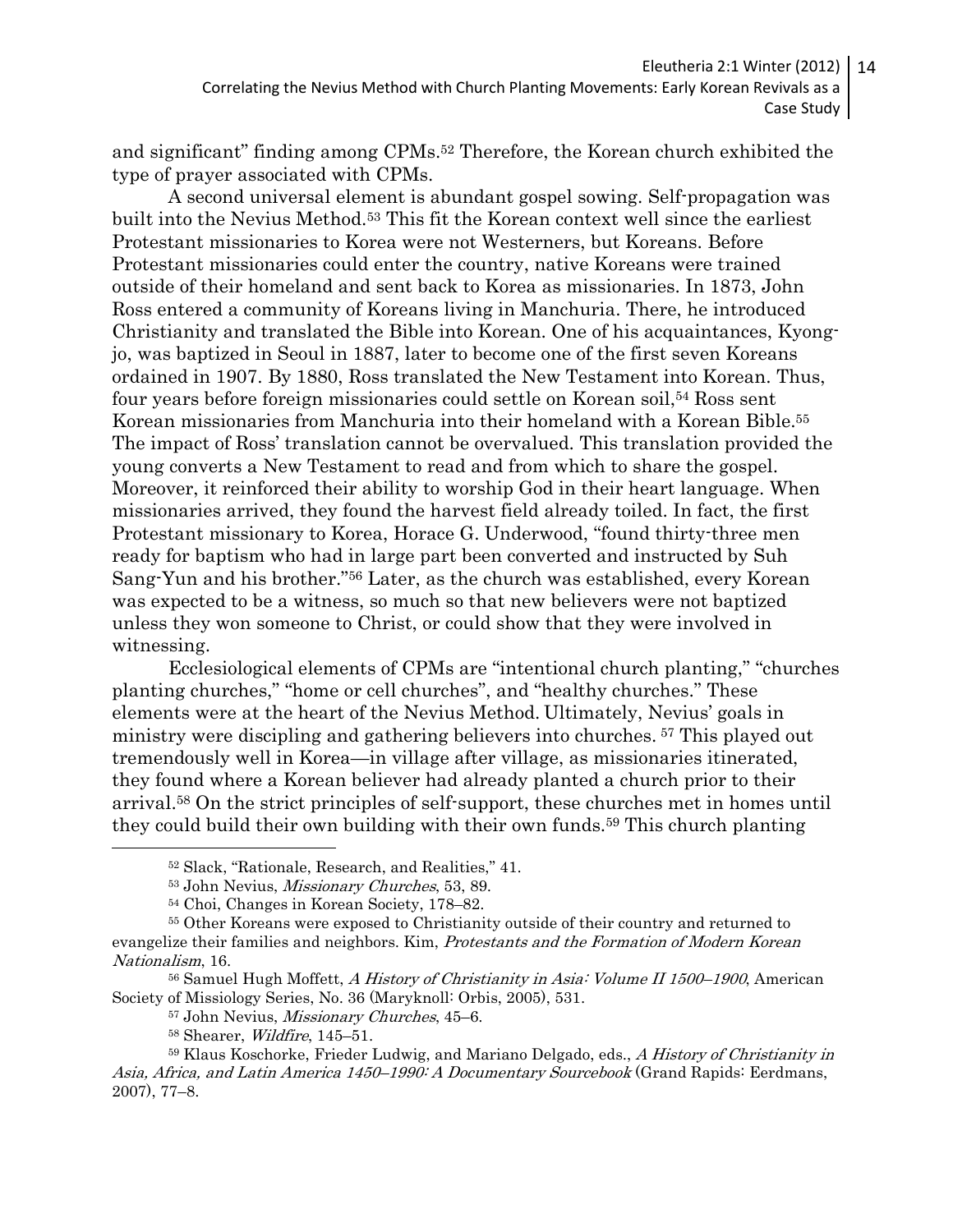fervor overflowed into cross-cultural missions. When the first call came for crosscultural missionaries to go from Korea to China, the whole Presbyterian assembly volunteered to serve as missionaries.60 Thus, when it came to ecclesiology, the Korean church exhibited healthy habits, valued by proponents of CPMs, including being implicitly and explicitly missionary by nature.

Other elements that are intimately related are "Scriptural Authority," "Local Leadership," and "Lay Leadership." Scholars uniformly agree that the main reason for both church growth and revival in Korea was the Bible class. The Bible was at the center of church life and training. While the Bible class was a more centralized form of theological education, and though open to all, the layering method turned every believer into a responsible trainer of other believers. In layering, each member is responsible both to teach another and to be taught by someone else. Thus, the layering method by its nature strongly encouraged lay involvement. Garrison advocates the similar 222 Principle. Based on 2 Tim 2:2, this principle encourages church planters to mentor other church planters who then mentor other church planters.61 Layering and the 222 Principle function very similarly.

Church leaders were chosen from the laity according to their gifts, and some of these leaders were allowed to attend seminary at their own expense during the off-months of the year.62 From these trained leaders, the Presbyterian General Assembly was formed as an autonomous body—it did not report to other foreign boards. While the foreign missionaries served for periods of time as over-pastors, and even though paid pastors eventually would arise in the Korean church, these factors did not slow down the early growth of the church, since it was the Koreans themselves, not the missionaries, who decided to and contributed to the paying of their own elders and pastors. Thus, the contextual implementation of theological education served as a catalyst for the explosive growth.

Though the investigation of the ten universal elements above provides sufficient warrant for understanding one force behind the Korean revivals as a Church Planting Movement, one common factor deserves particular attention worship in the heart language.63 The missionaries used the Korean language, and  $\overline{a}$ 

<sup>60</sup> Kim, "From Asia to Asia", 30.

 $61$  2 Tim 2:2, "These things which you have heard from me in the presence of many witnesses, entrust these to faithful men who will be able to teach others also" (NASB). Garrison, CPM [1999], 44; CPM [2004], 265.

<sup>62</sup> Chao, "Historical Study," 276.

<sup>63</sup> Each of the common factors warrants attention. The passion and fearlessness of the Korean believers was demonstration as they faced intense persecution by the Japanese, not just for being Christians, but for being Korean. The geopolitical situation in Korea was in upheaval. Missionaries agreed that the upheaval created the unique opportunity for the gospel. Samuel Hugh Moffett reports that "the result was a rare opportunity for friendly relations between Koreans and the missionaries, and for the presentation of the gospel of the cross as a message of hope in the face of defeat." Moffett, A History of Christianity in Asia: Volume II, 537. Regarding the training of leaders, particularly the way seminary training was handled, the seminary met only during the three winter months when people generally were not outside of the home so the regular way of life of the people were not interrupted. The Nevius principles influenced how theological education was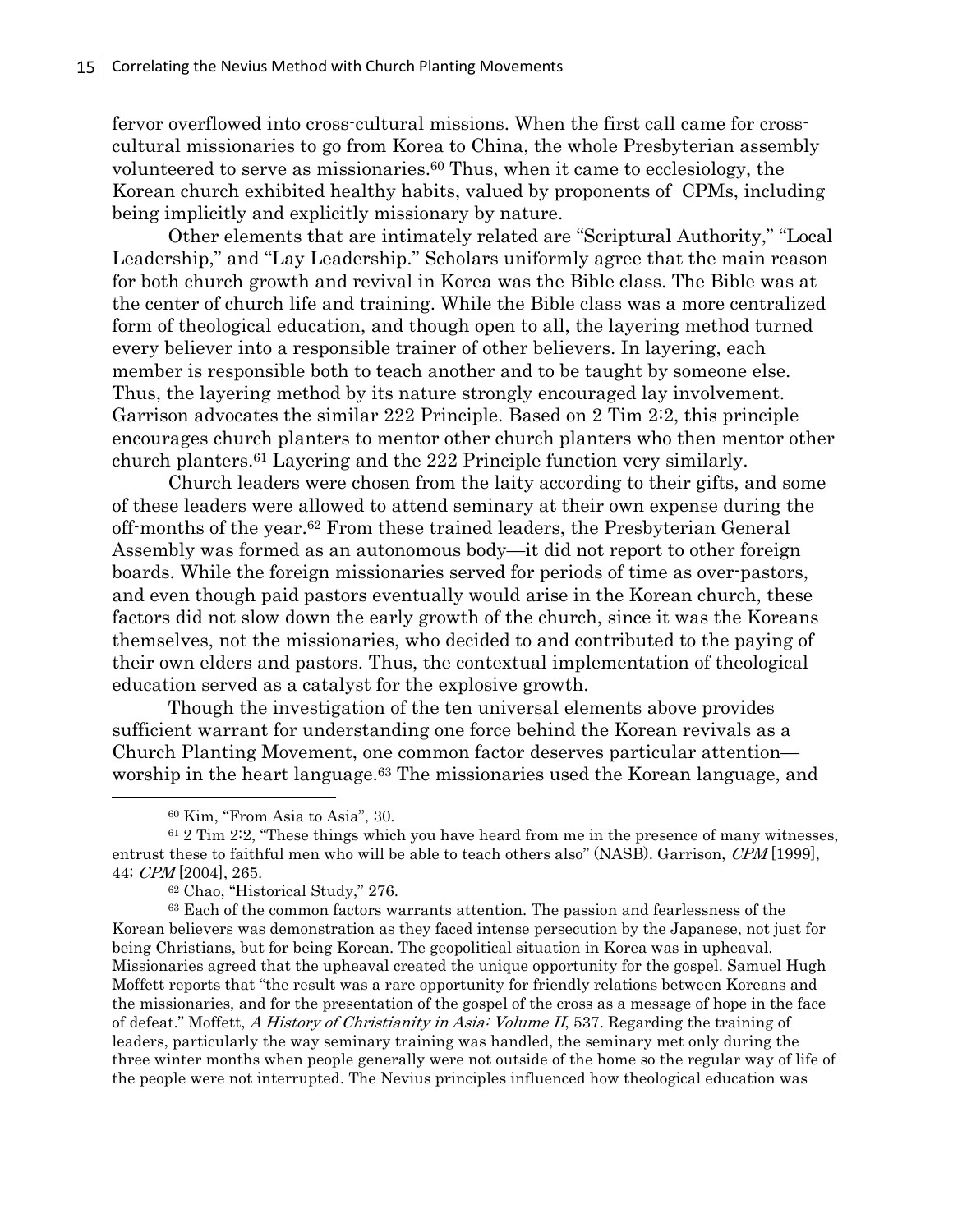the language of women and the uneducated.<sup>64</sup> The *literati*, on the other hand, used Chinese and studied the Chinese classics. Thus, when the missionaries used the common language, they subverted the Confucian order. The combination of the use of the Korean and the introduction of modern education raised the people out of illiteracy: "Suddenly as it were, a people who sat in darkness, saw the Great Light through the printed page."65 Furthermore, as already mentioned, the Bible had been translated into Korean prior to the arrival of the missionaries, and in 1907, the Hangul New Testament was produced further indigenizing Korean worship and church life.<sup>66</sup>

As important as the growth and methods employed may be, there were concerns. The missionaries created institutions, such as hospitals and seminaries, which were troublesome to hand off to the local leaders. Young Min Kim listed one of the results of this weakness is that the Korean church "has generally tended to consider its theological seminaries as separate institutions from itself."<sup>67</sup> Furthermore, the seminaries were somewhat centralized. Even though the classes were offered at the most convenient time of the year, the nationals had to raise their own funds for the higher training. Since so few of the Koreans could obtain the necessary funds, very few of the nationals received higher theological training. Kim concludes that "[t]he strict policy of self-support resulted in a weakness in theological training of native ministry."68 Kim also warned that though the Nevius Method was excellent for training leaders in the beginning of the work, he feared the missionaries "did not provide theological training at a high level, because they wished to keep the Korean Church continually under their own theological influence."69 These are important criticisms. However, the emphasis on providing biblical and theological education to the nascent Korean churches as a whole was a definite positive of the Nevius Method. It stands to reason that theological education would expand in availability and depth over time, as a native faculty is developed.  $\overline{a}$ 

accomplished. Nevius based his entire argument on 1 Corinthians 7:20 that Christianity should not take a man out of the "life in which they are called." Nevius, Missionary Churches, 29.

<sup>64</sup> Ironically, a wise, scholar king Yi Taijong, in AD 1446, created the Korean script, "to let the rank and file of the people into the joys of literature." Little did that king know that at the end of his dynasty, his alphabet would allow the rank and file the enjoyment of the literature of God. Harry A. Rhodes, ed., *History of the Korea Mission, Presbyterian Church U.S.A. 1884–1934* (Seoul: Chosen Mission Presbyterian Church U.S.A, 1934), 90–1.

<sup>65</sup> Rhodes, History of the Korea Mission, 94.

<sup>&</sup>lt;sup>66</sup> Mark A. Noll, *The New Shape of World Christianity: How American Experience Reflects* Global Faith (Downers Grove: Intervarsity, 2009), 156–7.

<sup>67</sup> Kim, "Early Mission Policy," 256.

<sup>68</sup> Ibid.

<sup>69</sup> Ibid., 225. Paul Hiebert accuses such missionary strategy of "theological colonialism" for not allowing the church to mature to this level. Paul G. Hiebert, Anthropological Reflections on Missiological Issues (Grand Rapids: Baker, 1994), 45–8. Like the Nevius Method and the training of leaders, a CPM is a great method for the young life of the church, but more needs to be done to provide high-level theological education later in the progression of the church.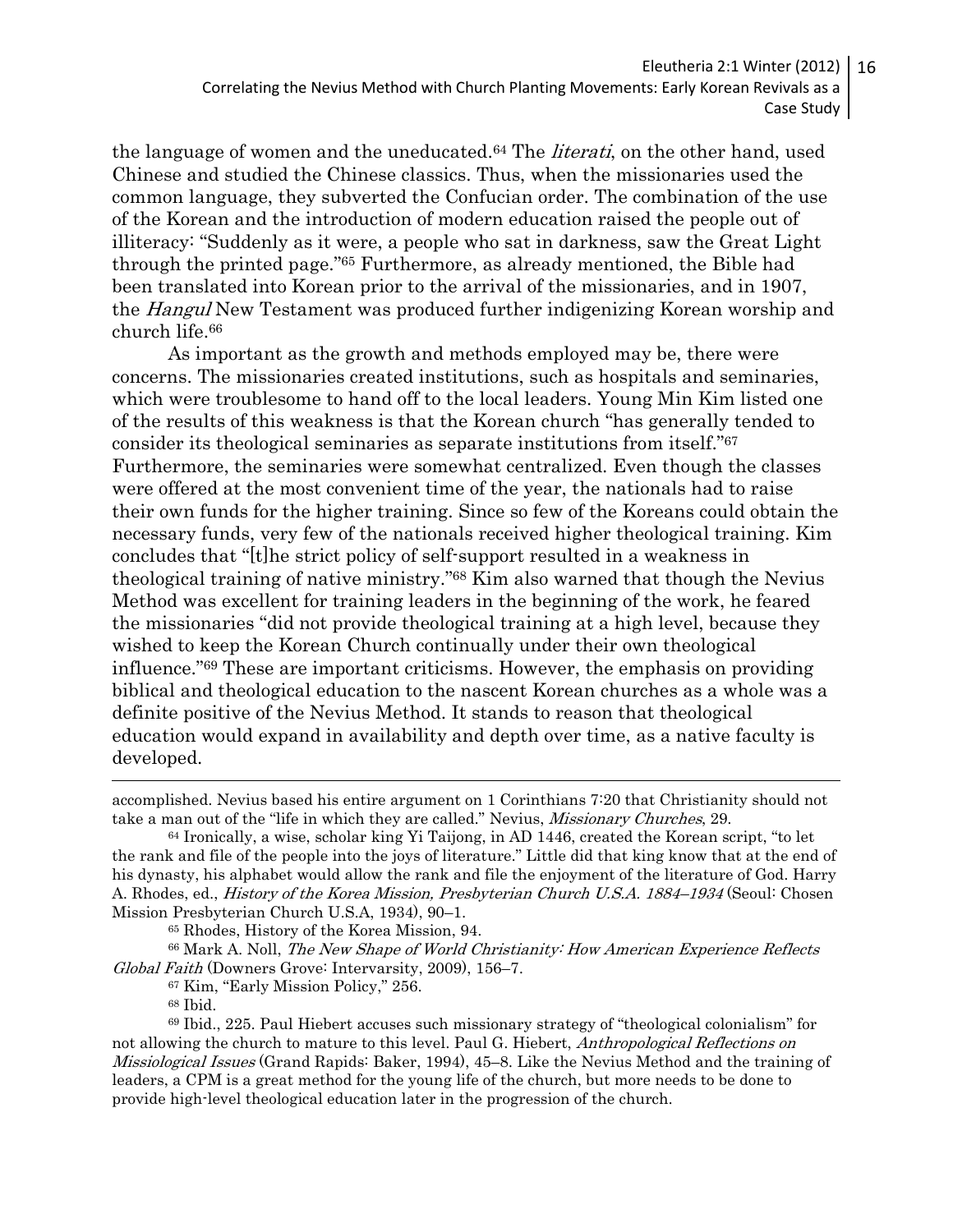#### AN ANALYSIS

Having examined the growth of the church in Korea in light of CPM strategy, what can be concluded? Based on the above evidence, the Korean church met the criteria of "Sustainability." Church planting, evangelism, and discipleship were all carried out in a reproducible manner by the laity of the church, as well as by its leaders; this ministry certainly was performed in conjunction with the ministry of missionaries, but led, supported, and propagated locally by Korean believers. By definition, the church was indigenous.<sup>70</sup>

The church also met the criteria of "Rapid Multiplication." <sup>71</sup> From 1895 to 1910, the church had grown from 500 believers to over 200,000.72 These believers were spread throughout the country organized into numerous churches, most of which were planted by lay people.<sup>73</sup> Furthermore, the leadership of the church was developed theologically from the beginning as the missionaries opened a seminary in 1901 to train a native clergy to lead the Presbyterian General Assembly. Thus, when seven Koreans graduated from the first class from the Pyongyang Theological Seminary in 1907, the goal of the Nevius method was symbolized—selfgovernment.74 The early work benefited from the missionaries' concern for theological education.

#### **CONCLUSION**

The aim of the Nevius Method, and its philosophy of mission, was to build a healthy, indigenous church, led by locals, supported by locals and not dependent on missionaries or foreign Missions. Given well-documented nature of the the evidence surrounding the Korean, and that most scholars agree on the nature and cause of the phenomenal growth in Korea, it is profitable to compare the Nevius Method  $\overline{a}$ 

<sup>70</sup> Mark Shaw argues that in light of the global dynamics, one must conclude that the Korean revivals were indigenizing the transmission of the westernized Christian faith—"Global revivals have the power to take what is alien and transform it into the indigenous." Shaw, *Global Awakening*, 51–2.

<sup>71</sup> Hoyt Lovelace questions Garrison's focus on rapidity. This question is valid. However, the problem seems to be the nature of the category, whether it is prescriptive or descriptive, not the category itself. If one retains "Rapid Reproduction" as a descriptive category, as it appears the Global Research Team so does, rather than a prescriptive category, as it appears Garrison does in both the 1999 booklet and his 2004 book, then the critique falls short. But, as the differences between the Global Research Team and Garrision's publications show, the biggest critique of CPM methodology is the unclear distinction between prescription and descriptive. See Hoyt Lovelace, "Is Church Planting Movement Methodology Viable?: An Examination of Selected Controversies Associated with the CPM Strategy," JEM 6 (Spring 2007): 50.

<sup>72</sup> In 1906, there were 843 churches (with 56,943 members). To show the growth in congregations, by 1930, there were 3000 churches. Beyerhaus and Lefever, Responsible Church, 91, 94.

<sup>73</sup> Kim, "Early Mission Policy," 174.

<sup>74</sup> Clark, Korean Church and Nevius Methods, 98–109.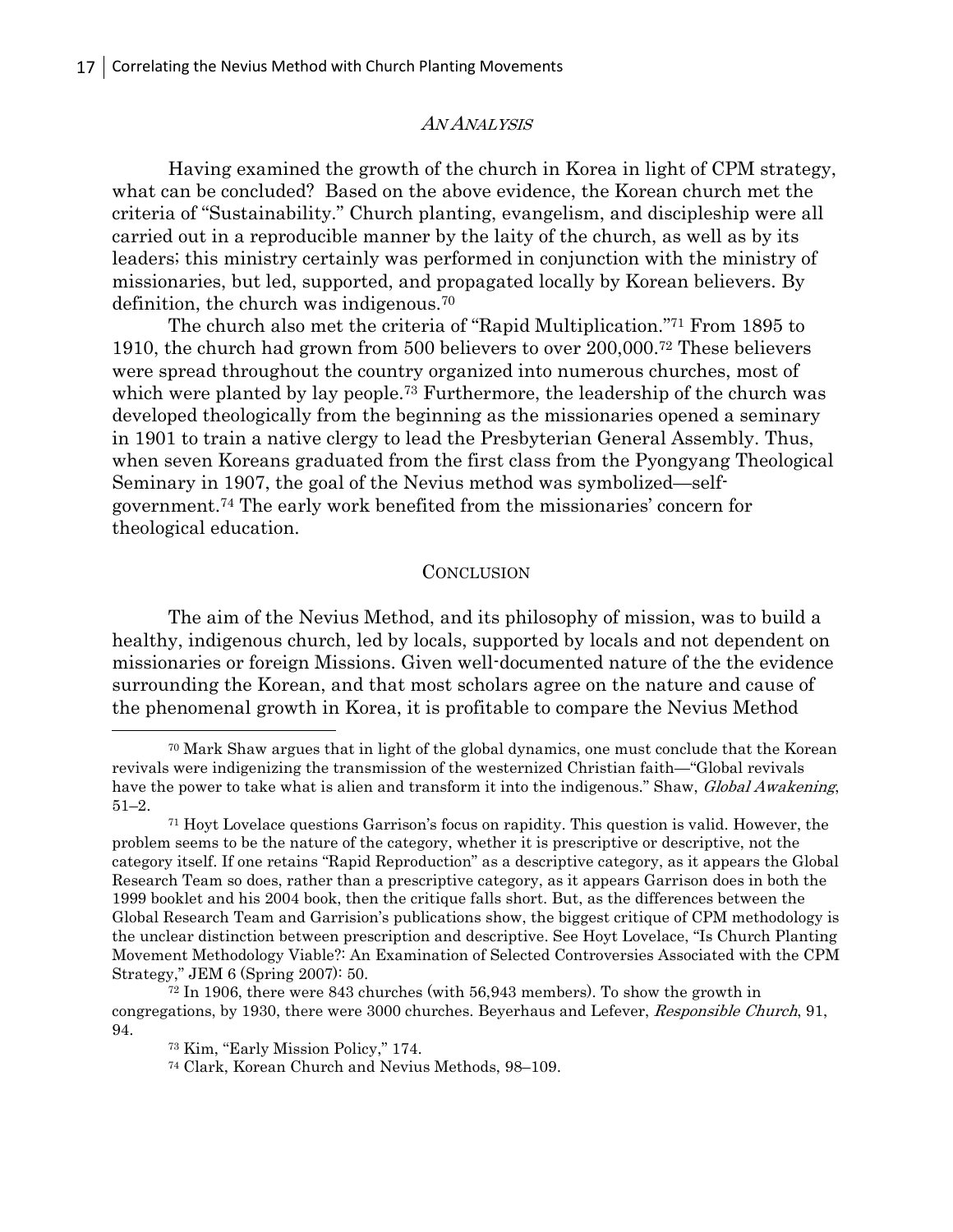Eleutheria 2:1 Winter (2012) Correlating the Nevius Method with Church Planting Movements: Early Korean Revivals as a Case Study 18

with that of CPMs.75 It has been demonstrated that a church planting movement occurred between 1895 and 1910 and that the Nevius Method was an important factor in its existence and health. In this case, the historical record contributes to contemporary missiology by validating certain missiological ideas as evidenced by the success of the Nevius method and its common traits with the CPM. Adopting pioneering missiological methods like the Nevius Method, or pursuing a CPM, can yield valuable advances for the missionary. Moreover, this study gives impetus for further research on similar historical situations.76 This researcher is hopeful that similar conclusions may be reached.  $\overline{a}$ 

<sup>76</sup> Moreover, given the importance of methodology in church growth, further biblical and theological research is needed.

<sup>75</sup> An obvious weakness of this paper is the lack of direct interaction with primary source materials in the Korean language. Even so, numerous sources in this paper are trustworthy dissertations by Korean scholars, as well as published monographs by the same, and by reputable Western missionaries who had access to Korean documents. See, for example, the works referenced throughout by Samuel Chao, Charles Allen Clark, Young-Hoon Lee, Jang Yun Cho, and In Soo Kim among others.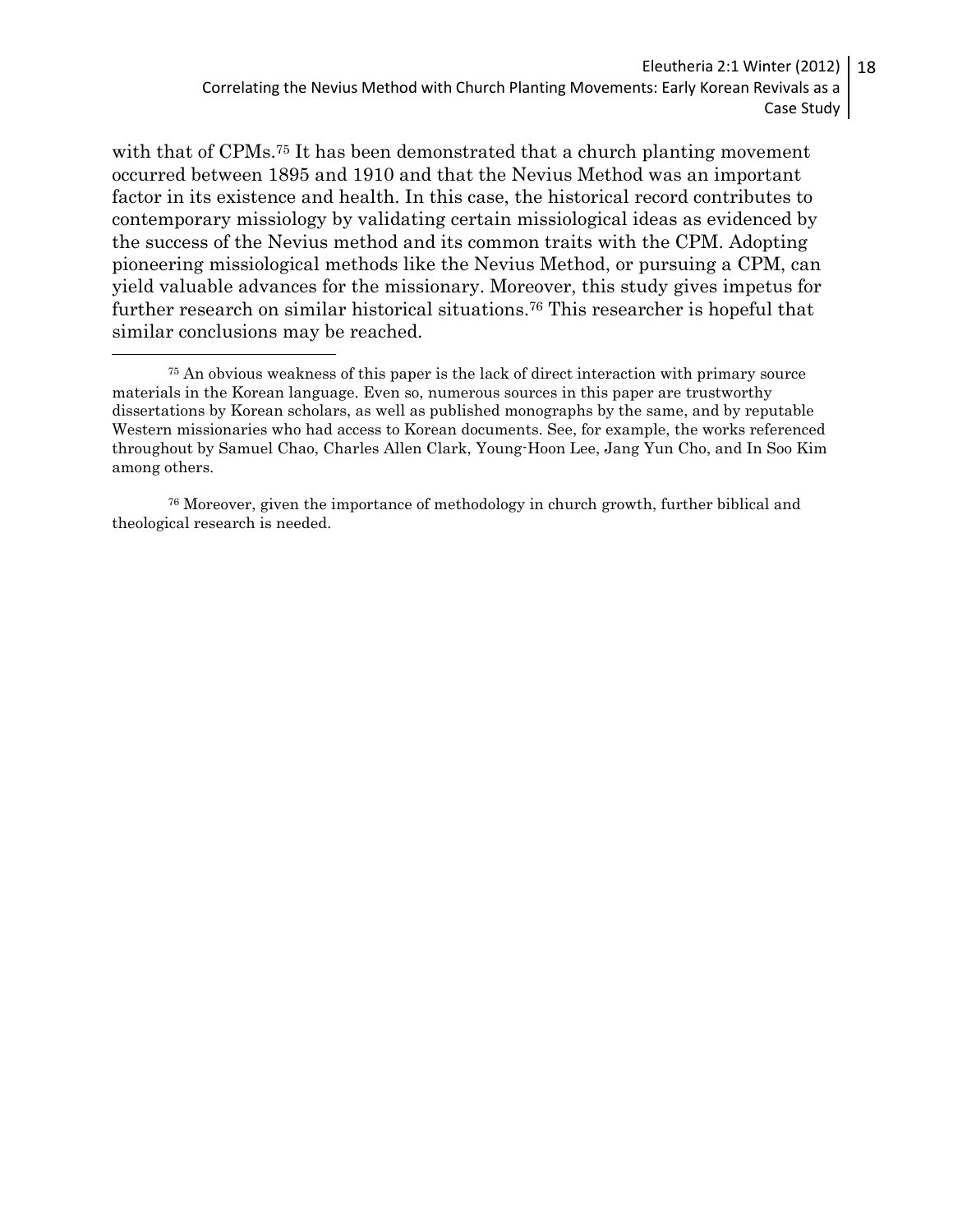#### **BIBLIOGRAPHY**

- Allen, Roland. 'The Nevius Method' in Korea. New York: World Dominion Press, 1930.
- Beaver, R. Pierce. "Rufus Anderson, 1796–1880: To Evangelize, Not Civilize", in Mission Legacies: Biographical Studies of Leaders of the Modern Missionary Movement, ed. Gerald H. Anderson et al. American Society of Missiology Series, No. 19. Maryknoll: Orbis, 1994.

\_\_\_\_\_\_\_\_., ed. To Advance the Gospel: Selections from the Writings of Rufus Anderson. Grand Rapids: Eerdmans, 1967.

- Beyerhaus, Peter, and Henry Lefever. The Responsible Church and the Foreign Mission. Grand Rapids: Eerdmans, 1964.
- Blair, William Newton, and Bruce F. Hunt. The Korean Pentecost and the Sufferings Which Followed. Carlisle, PA: Banner of Truth, 1977.
- Brown, G. Thompson. Earthen Vessels and Transcendent Power: American Presbyterians in China, 1837–1952. American Society of Missiology Series, No. 25. Maryknoll: Orbis, 1997.

\_\_\_\_\_\_\_\_. "Why Has Christianity Grown Faster in Korea Than in China." Missiology: An International Review 22.1 (Jan 1994): 77–88.

- Carlton, Richard Bruce. "An Analysis of the Impact of the Non-Residential/Strategy Coordinator's Role in Southern Baptist Missiology." Th.D. diss., University of South Africa, 2006.
- Chao, Samuel H. "John L Nevius (1829 1893) and the Contextualization of the Gospel in 19th Century China: A Case Study." Asia Journal of Theology 2, no. 2 (October 1988): 294–311.

\_\_\_\_\_\_\_\_. "John Livingston Nevius (1829–1893): A Historical Study of His Life and Mission Methods." Ph.D. diss., Fuller Theological Seminary, 1991.

- Choi, Myung Keun. Changes in Korean Society between 1884–1910 as a Result of the Introduction of Christianity. Asian Thought and Culture, Vol. 20. New York: Peter Lang, 1997.
- Cho, Jang Yun. "Factors Contributing to the Development of the Modern Korean Missions Movement: A Historical Analysis." Ph.D. diss., The Southern Baptist Theological Seminary, 2002.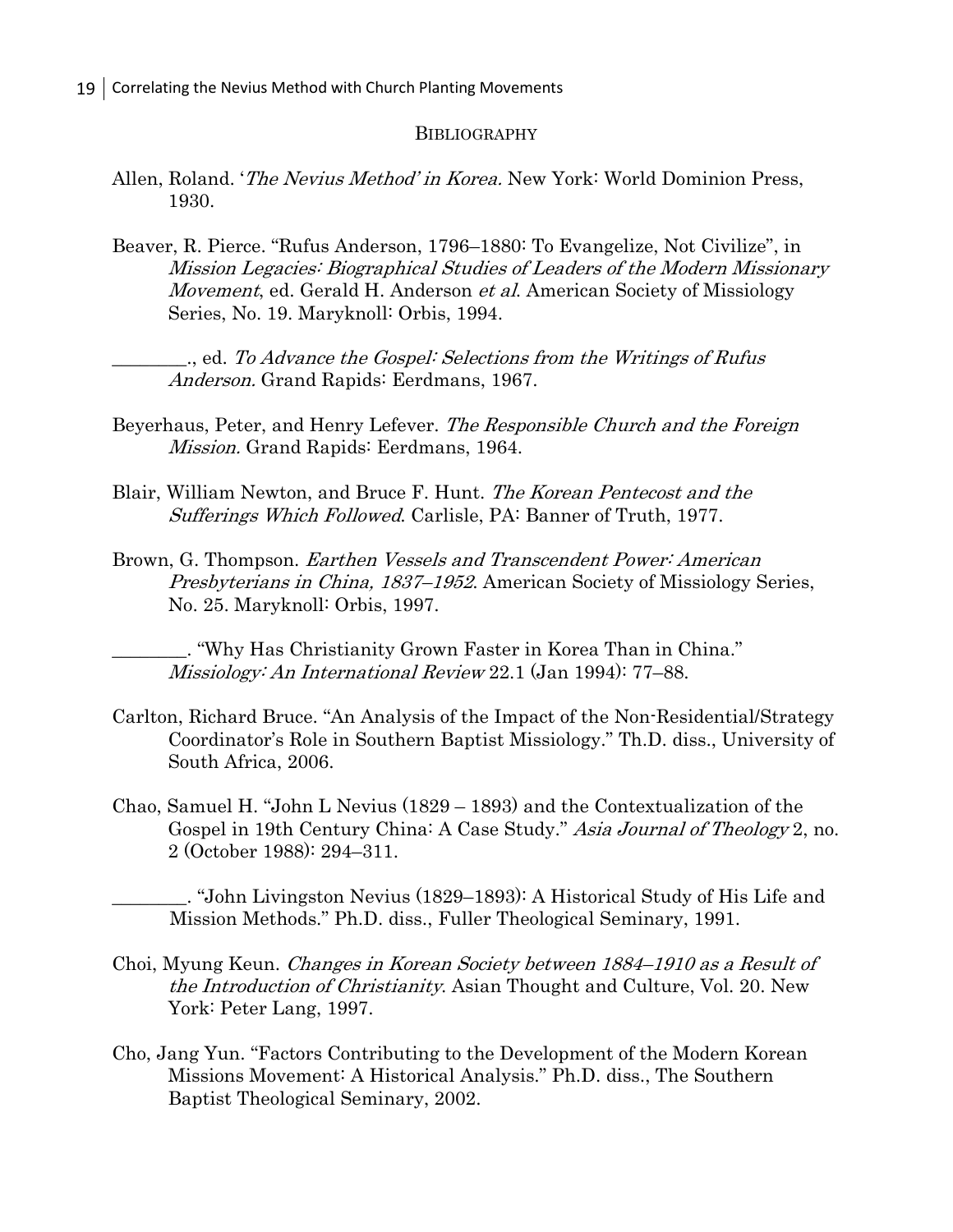- Clark, Allen D. History of the Korean Church. Seoul: The Christian Literature Society of Korea, 1916.
- Clark, Charles Allen. The Korean Church and the Nevius Method. New York: Fleming H. Revell, 1930.

\_\_\_\_\_\_\_\_. "The National Presbyterian Church of Korea as a Test of the Validity of the Nevius Principles of Missionary Method." Ph.D. diss., The University of Chicago, 1929.

\_\_\_\_\_\_\_\_. The Nevius Plan of Mission Work in Korea: Illustrated in Korea. Minneapolis: E. C. Heinz, 1937.

David Garrison, *Church Planting Movements.* Richmond, VA: IMB, 1999.

\_\_\_\_\_\_\_\_. Church Planting Movements: How God is Redeeming a Lost World. Midlothian, VA: WIGTake Resources, 2004.

\_\_\_\_\_\_\_\_. The Nonresidential Missionary: A New Strategy and the People it Serves. Birmingham: New Hope & MARC, 1990.

- Global Research Department, IMB. "Church Planting Movement Assessment Guide." Personal copy in author's possession.
- Hansen, Collin and John Woodbridge. A God-Sized Vision: Revival Stories that Stretch and Stir. Grand Rapids: Zondervan, 2010.
- Hiebert, Paul G. Anthropological Reflections on Missiological Issues. Grand Rapids: Baker, 1994.
- Hodges, Melvin L. The Indigenous Church: A Complete Handbook on How to Grow Young Churches. Springfield, MO: Gospel Publishing House, 1993.
- Hunt, Everett N., Jr. "John Livingston Nevius, 1829–1893: Pioneer of Three-Self Principles in Asia" in Mission Legacies: Biographical Studies of Leaders of the Modern Missionary Movement. ed. Gerald H. Anderson et al. American Society of Missiology Series, No. 19. Maryknoll: Orbis, 1994.

. "The Legacy of John Livingston Nevius." International Bulletin of Missionary Research 15, No. 3 (July 1991): 120, 122–4.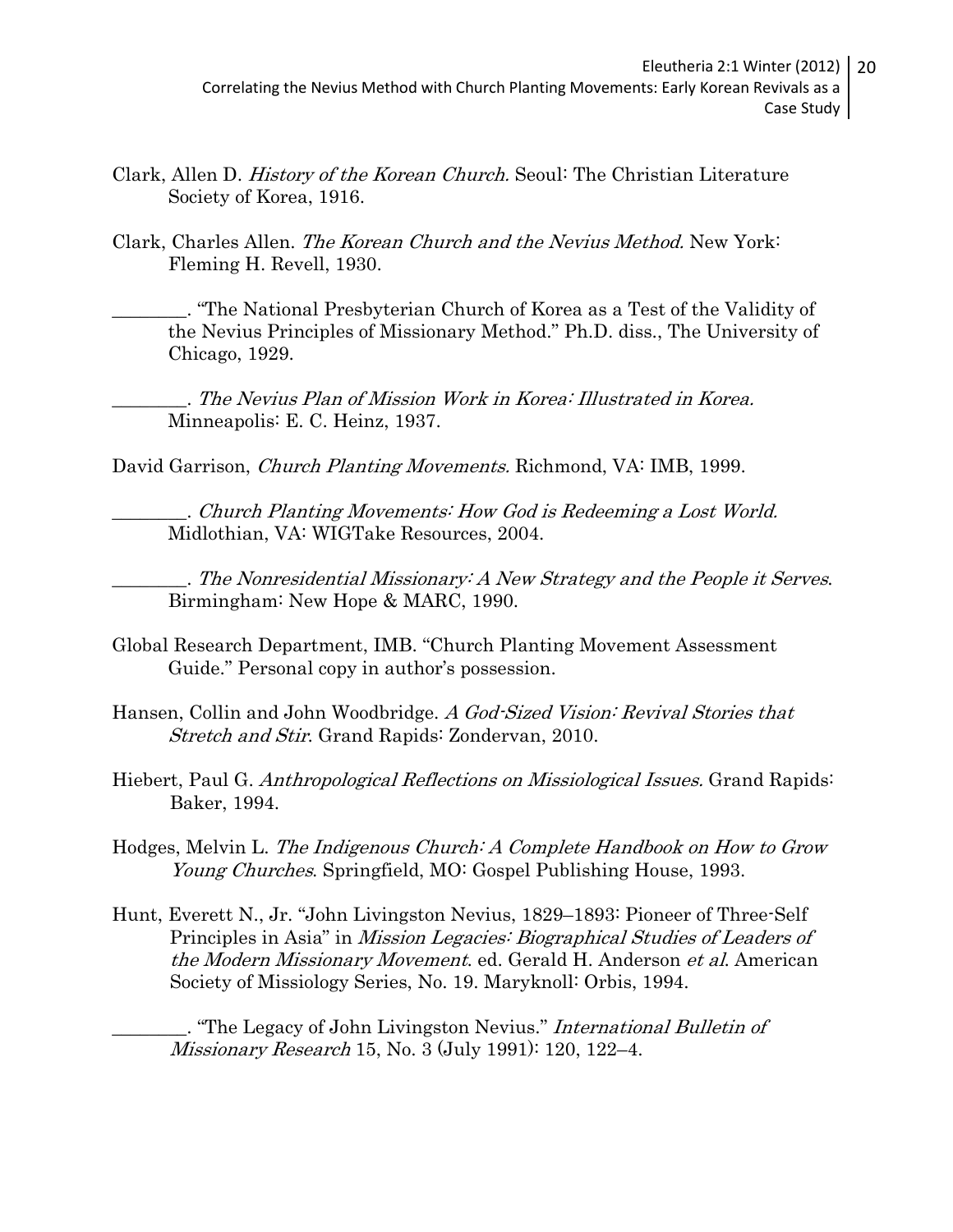. Protestant Pioneers in Korea. American Society of Missiology Series, No. 1. Maryknoll: Orbis, 1980.

- Hutchinson, William R. Errand to the World: American Protestant Thought and Foreign Missions. Chicago: University of Chicago Press, 1987.
- Im, Chun Beh. "A Critical Investigation of the Influence of the Second Great Awakening and Nineteenth-Century Revival on Revivals in Korea (1884– 1910)." Ph.D. diss., New Orleans Baptist Theological Seminary, 2000.
- Jenkins, Philip. The Next Christendom: The Coming of Global Christianity. New York: Oxford University Press, 2002.
- Ju, Jin-Kuk. "The Missionary Nature of the Church and its Implementation in the Korean Church." D.Miss. diss., Fuller Theological Seminary, 1989.
- Kang, Keun Whan. "A Critical Study on the Early Mission Policies of the Council of Missions in Korea in the light of the Nevius Plan." Ching Feng 1 (New Series), no. 2 (Fall 2000): 201–220.
- Kang, Wi Jo. "The Nevius Methods." Concordia Theological Monthly 34, no. 6 (June 1963): 335–42
- Kim, Hwal-young. "From Asia to Asia: A History of Cross-Cultural Missionary Work of the Presbyterian Church in Korea (Hapdong), 1959–1992." D.Miss. diss., Reformed Theological Seminary, 1993.
- Kim, In Soo. Protestants and the Formation of Modern Korean Nationalism, 1885– 1920: A Study of the Contributions of Horace G. Underwood and Sun Chu Kil. Asian Thought and Culture, Vol. 16. New York: Peter Lang, 1996.
- Kim, Young Min. "The Nevius Method and the Early Mission Policy of the Presbyterian Church in Korea: A Reappraisal in the Light of Recent Criticism." Th.M. thesis, Regent College, 1995.
- Koschorke, Klaus, Frieder Ludwig, and Mariano Delgado, editors. A History of Christianity in Asia, Africa, and Latin America 1450–1990: A Documentary Sourcebook. Grand Rapids: Eerdmans, 2007.
- Latourette, Kenneth Scott. The Great Century in Northern Africa and in Asia. A History of the Expansion of Christianity. Volume VI. New York: Harper & Brothers, 1944.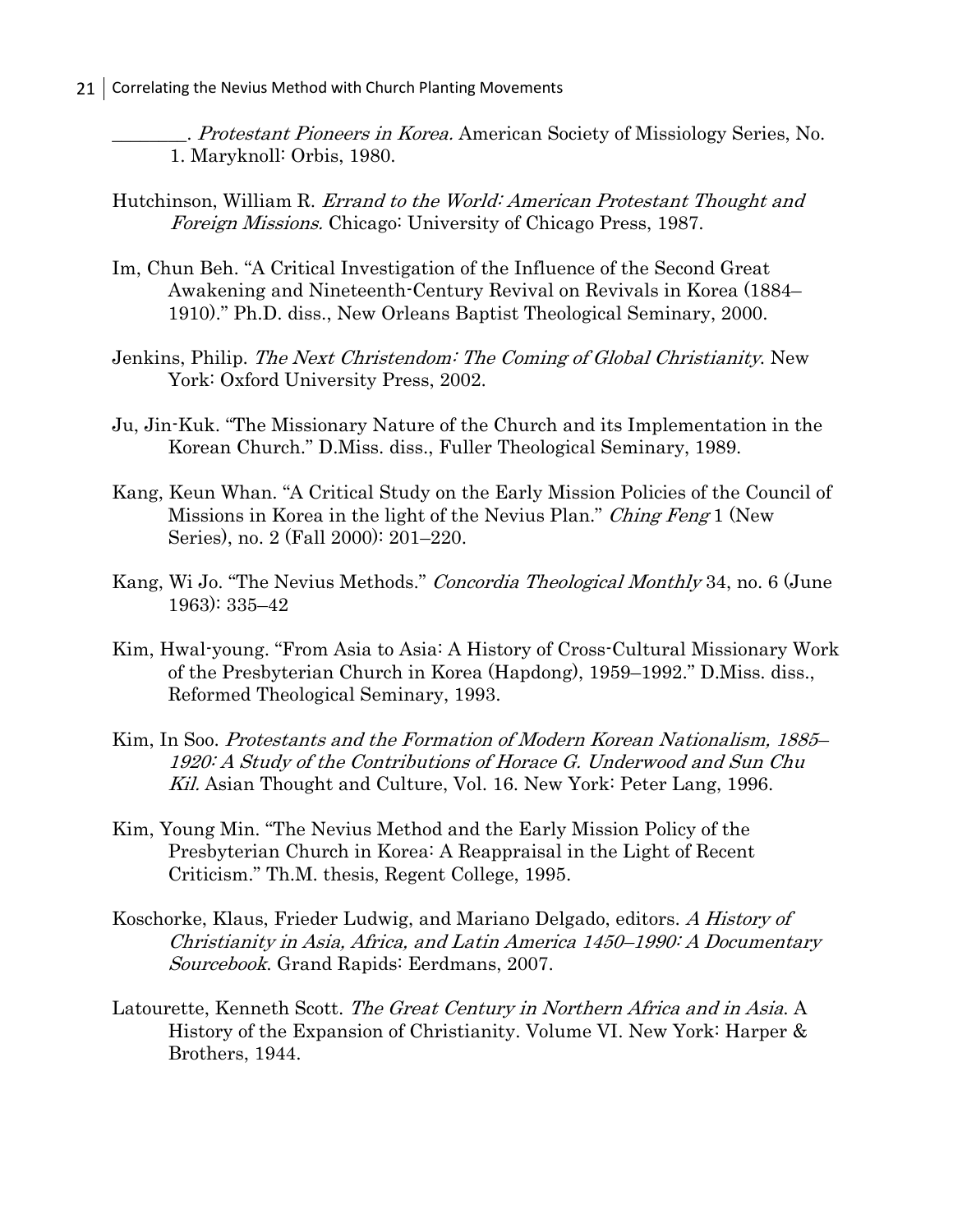Lee, Young-Hoon. "Korean Pentecost: The Great Revival of 1907." Asian Journal of Pentecostal Studies4, no. 1 (2001): 73–83.

\_\_\_\_\_\_\_\_."Premillenialism and Korean Presbyterianism: A Historical Study of the Premillenial Tradition of the Korean Presbyterian Church (1884–1945) from a Missiological Perspective. D.Miss. diss., Reformed Theological Seminary, 1997.

- Lovelace, Hoyt. "Is Church Planting Movement Methodology Viable?: An Examination of Selected Controversies Associated with the CPM Strategy." Journal of Evangelism and Missions 6. (Spring 2007): 45–58.
- McDow, Malcom. and Alvin L. Reid. Firefall: How God Has Shaped History Through Revival. Nashville: Broadman & Holman, 1997; reprint, Eugene, OR: Wipf & Stock, 2001.
- Moffett, Samuel Hugh. A History of Christianity in Asia: Volume II 1500–1900. American Society of Missiology Series, No. 36. Maryknoll: Orbis, 2005.
- Neill, Stephen. A History of Christian Missions. New York: Penguin, 1964.
- Nevius, Helen S. Coan. The Life of John Livingston Nevius: For Forty Years a Missionary to China. New York: Fleming H. Revell, 1895.
- Nevius, John L. The Planting and Development of Missionary Churches. Shanghai: Presbyterian Press, 1886; reprint, Hancock, NH: Monadnock Press, 2003.
- Noll, Mark A. The New Shape of World Christianity: How American Experience Reflects Global Faith. Downers Grove: Intervarsity, 2009.
- Noll, Mark A. and Carolyn Nystrom. Clouds of Witnesses: Christian Voices From Africa and Asia. Downers Grove: Intervarsity, 2011.
- Paik, L. George. The History of Protestant Missions in Korea 1832–1910. 2d edition. Seoul: Yonsei University Press, 1971.
- Robert, Dana L. "Shifting Southward: Global Christianity Since 1945," International Bulletin of Missionary Research 24, no. 2 (Apr 2000): 50–8.
- Rhodes, Harry A. ed., History of the Korea Mission, Presbyterian Church U.S.A. 1884–1934. Seoul: Chosen Mission Presbyterian Church U.S.A, 1934.